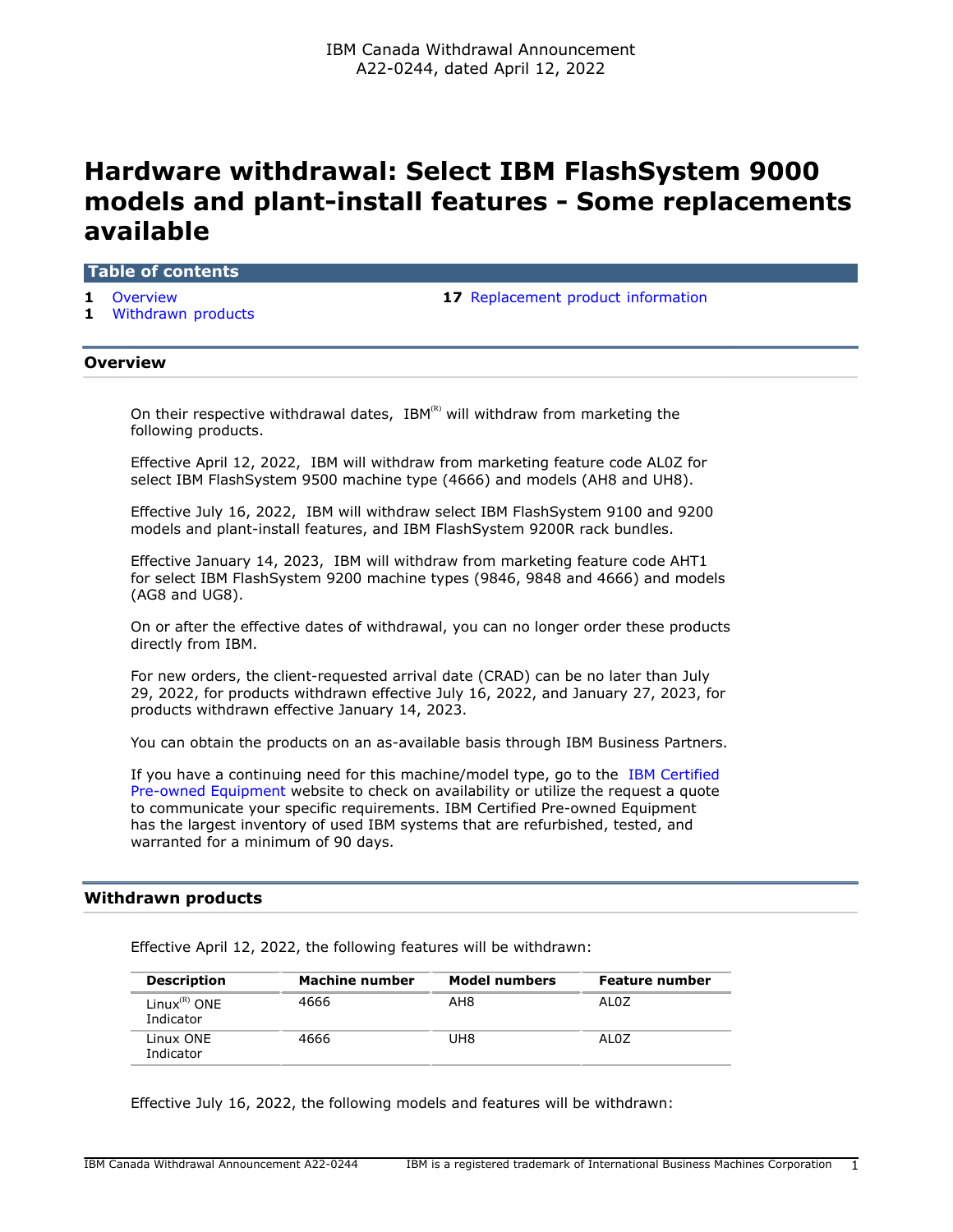| <b>Description</b>                                                            | <b>Machine number</b> | <b>Model numbers</b> | <b>Feature number</b> |
|-------------------------------------------------------------------------------|-----------------------|----------------------|-----------------------|
| IBM FlashSystem<br>9200 SFF NVMe<br>Control Enclosure                         | 9846                  | AG8                  |                       |
| IBM FlashSystem<br>9200 SFF NVMe<br>Control Enclosure                         | 9848                  | AG8                  |                       |
| IBM FlashSystem<br>9200 Utility Model<br><b>SFF NVMe Control</b><br>Enclosure | 9848                  | UG8                  |                       |
| IBM FlashSystem<br>9100 High Density<br>LFF Expansion<br>Enclosure            | 9846                  | A9F                  |                       |
| IBM FlashSystem<br>9100 High Density<br>LFF Expansion<br>Enclosure            | 9848                  | A9F                  |                       |
| IBM FlashSystem<br>9100 SFF<br>Expansion<br>Enclosure                         | 9846                  | <b>AFF</b>           |                       |
| IBM FlashSystem<br>9100 SFF<br>Expansion<br>Enclosure                         | 9848                  | AFF                  |                       |
| IBM FlashSystem<br>9200 SFF NVMe<br><b>Control Enclosure</b>                  | 4666                  | AG8                  |                       |
| IBM FlashSystem<br>9200 Utility Model<br><b>SFF NVMe Control</b><br>Enclosure | 4666                  | UG8                  |                       |
| FlashSystem<br>9200R Integration                                              | 9848                  | AG8                  | AL <sub>0</sub> S     |
| FlashSystem<br>9200R Switch Duct                                              | 9848                  | AG8                  | AL0B                  |
| <b>JEMT Indicator</b>                                                         | 9846                  | AG8                  | 0021                  |
| <b>TAA Compliance</b>                                                         | 9846                  | AG8                  | 0983                  |
| <b>TAA Designated</b><br>Country                                              | 9846                  | AG8                  | ADZ1                  |
| RFID AG/AP:<br>902-928 MHz                                                    | 9846                  | AG8                  | A2EV                  |
| RFID EMEA:<br>865.6-867.8 MHz                                                 | 9846                  | AG8                  | A2EW                  |
| Generic Bezel                                                                 | 9846                  | AG8                  | <b>ACZA</b>           |
| Generic Packaging                                                             | 9846                  | AG8                  | <b>ACZF</b>           |
| Order Type 1<br>Indicator - CTO                                               | 9846                  | AG8                  | ADN1                  |
| Order Type 2<br>Indicator - MTM<br>Only                                       | 9846                  | AG8                  | ADN <sub>2</sub>      |
| 240 GB M.2 Boot<br>drive Pair                                                 | 9846                  | AG8                  | <b>ACGV</b>           |
| VersaStack<br>Solution Indicator                                              | 9846                  | AG8                  | AHZC                  |
| Enhanced High<br>Availability<br>Solution indicator                           | 9846                  | AG8                  | AHZZ                  |
| Future use -<br>reserved 1                                                    | 9846                  | AG8                  | AHY1                  |
| Future use -<br>reserved 2                                                    | 9846                  | AG8                  | AHY <sub>2</sub>      |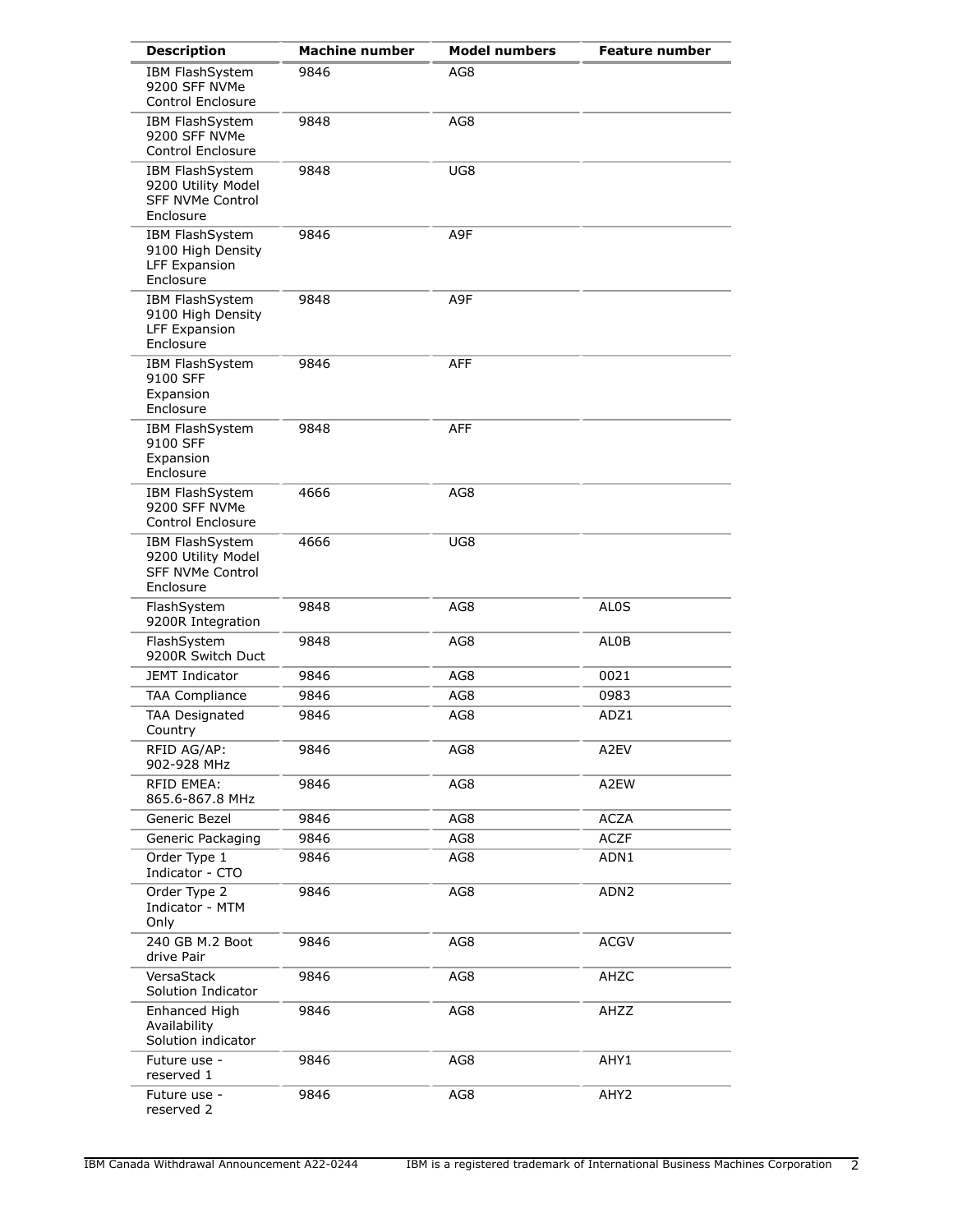| <b>Description</b>                                              | <b>Machine number</b> | <b>Model numbers</b> | <b>Feature number</b> |
|-----------------------------------------------------------------|-----------------------|----------------------|-----------------------|
| Future use -<br>reserved 3                                      | 9846                  | AG8                  | AHY3                  |
| Future use -<br>reserved 4                                      | 9846                  | AG8                  | AHY4                  |
| Future use -<br>reserved 5                                      | 9846                  | AG8                  | AHY5                  |
| Future use -<br>reserved 6                                      | 9846                  | AG8                  | AHY6                  |
| Future use -<br>reserved 7                                      | 9846                  | AG8                  | AHY7                  |
| Future use -<br>reserved 8                                      | 9846                  | AG8                  | AHY8                  |
| Future use -<br>reserved 9                                      | 9846                  | AG8                  | AHY9                  |
| Red Hat <sup>(R)</sup><br>OpenShift <sup>(R)</sup><br>Indicator | 9846                  | AG8                  | <b>AJGH</b>           |
| Shipping and<br>Handling NC                                     | 9846                  | AG8                  | AG00                  |
| Shipping and<br>Handling                                        | 9846                  | AG8                  | <b>AGJN</b>           |
| Linux ONE<br>Indicator                                          | 9846                  | AG8                  | AL0Z                  |
| JEMT Indicator                                                  | 9848                  | AG8                  | 0021                  |
| <b>TAA Compliance</b>                                           | 9848                  | AG8                  | 0983                  |
| <b>TAA Designated</b><br>Country                                | 9848                  | AG8                  | ADZ1                  |
| RFID AG/AP:<br>902-928 MHz                                      | 9848                  | AG8                  | A2EV                  |
| <b>RFID EMEA:</b><br>865.6-867.8 MHz                            | 9848                  | AG8                  | A2EW                  |
| Generic Bezel                                                   | 9848                  | AG8                  | <b>ACZA</b>           |
| Generic Packaging                                               | 9848                  | AG8                  | <b>ACZF</b>           |
| FlashSystem<br>V9000 Brand<br>Indicator 2U                      | 9848                  | AG8                  | <b>ACZG</b>           |
| Order Type 1<br>Indicator - CTO                                 | 9848                  | AG8                  | ADN1                  |
| Order Type 2<br>Indicator - MTM<br>Only                         | 9848                  | AG8                  | ADN <sub>2</sub>      |
| 240 GB M.2 Boot<br>drive Pair                                   | 9848                  | AG8                  | <b>ACGV</b>           |
| VersaStack<br>Solution Indicator                                | 9848                  | AG8                  | AHZC                  |
| Enhanced High<br>Availability<br>Solution indicator             | 9848                  | AG8                  | AHZZ                  |
| Future use -<br>reserved 1                                      | 9848                  | AG8                  | AHY1                  |
| Future use -<br>reserved 2                                      | 9848                  | AG8                  | AHY <sub>2</sub>      |
| Future use -<br>reserved 3                                      | 9848                  | AG8                  | AHY3                  |
| Future use -<br>reserved 4                                      | 9848                  | AG8                  | AHY4                  |
| Future use -<br>reserved 5                                      | 9848                  | AG8                  | AHY5                  |
| Future use -<br>reserved 6                                      | 9848                  | AG8                  | AHY6                  |
| Future use -<br>reserved 7                                      | 9848                  | AG8                  | AHY7                  |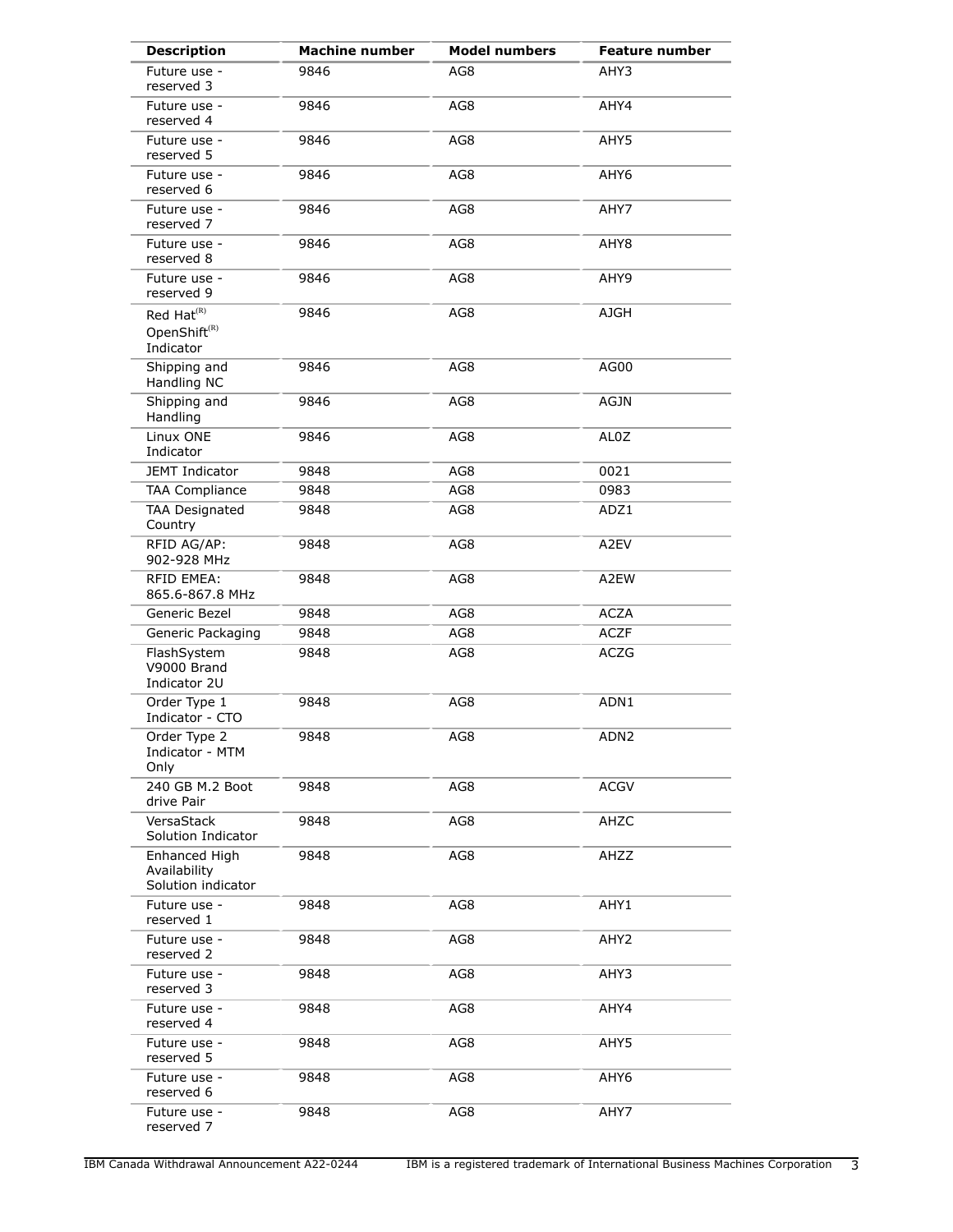| <b>Description</b>                                  | <b>Machine number</b> | <b>Model numbers</b> | <b>Feature number</b> |
|-----------------------------------------------------|-----------------------|----------------------|-----------------------|
| Future use -<br>reserved 8                          | 9848                  | AG8                  | AHY8                  |
| Future use -<br>reserved 9                          | 9848                  | AG8                  | AHY9                  |
| Red Hat OpenShift<br>Indicator                      | 9848                  | AG8                  | <b>AJGH</b>           |
| Shipping and<br>Handling NC                         | 9848                  | AG8                  | AG00                  |
| Shipping and<br>Handling                            | 9848                  | AG8                  | AGJN                  |
| Rack Indicator,<br>rack $#1$                        | 9848                  | AG8                  | 4651                  |
| Rack component<br>mounted in<br>position 1          | 9848                  | AG8                  | AL01                  |
| Rack component<br>mounted in<br>position 2          | 9848                  | AG8                  | AL <sub>02</sub>      |
| Rack component<br>mounted in<br>position 3          | 9848                  | AG8                  | AL03                  |
| Rack component<br>mounted in<br>position 4          | 9848                  | AG8                  | AL <sub>04</sub>      |
| FlashSystem<br>9200R SAN32C-6<br>Switch Duct        | 9848                  | AG8                  | <b>ALOC</b>           |
| Linux ONE<br>Indicator                              | 9848                  | AG8                  | AL <sub>0</sub> Z     |
| FlashSystem Rack<br><b>Product Indicator</b>        | 9848                  | AG8                  | <b>FSRS</b>           |
| <b>TAA Compliance</b>                               | 9848                  | UG8                  | 0983                  |
| <b>TAA Designated</b><br>Country                    | 9848                  | UG8                  | ADZ1                  |
| RFID AG/AP:<br>902-928 MHz                          | 9848                  | UG8                  | A2EV                  |
| <b>RFID EMEA:</b><br>865.6-867.8 MHz                | 9848                  | UG8                  | A2EW                  |
| Generic Bezel                                       | 9848                  | UG8                  | <b>ACZA</b>           |
| Generic Packaging                                   | 9848                  | UG8                  | <b>ACZF</b>           |
| Order Type 1<br>Indicator - CTO                     | 9848                  | UG8                  | ADN1                  |
| Order Type 2<br>Indicator - MTM<br>Only             | 9848                  | UG8                  | ADN <sub>2</sub>      |
| 240 GB M.2 Boot<br>drive Pair                       | 9848                  | UG8                  | <b>ACGV</b>           |
| VersaStack<br>Solution Indicator                    | 9848                  | UG8                  | AHZC                  |
| Enhanced High<br>Availability<br>Solution indicator | 9848                  | UG8                  | AHZZ                  |
| Future use -<br>reserved 1                          | 9848                  | UG8                  | AHY1                  |
| Future use -<br>reserved 2                          | 9848                  | UG8                  | AHY2                  |
| Future use -<br>reserved 3                          | 9848                  | UG8                  | AHY3                  |
| Future use -<br>reserved 4                          | 9848                  | UG8                  | AHY4                  |
| Future use -<br>reserved 5                          | 9848                  | UG8                  | AHY5                  |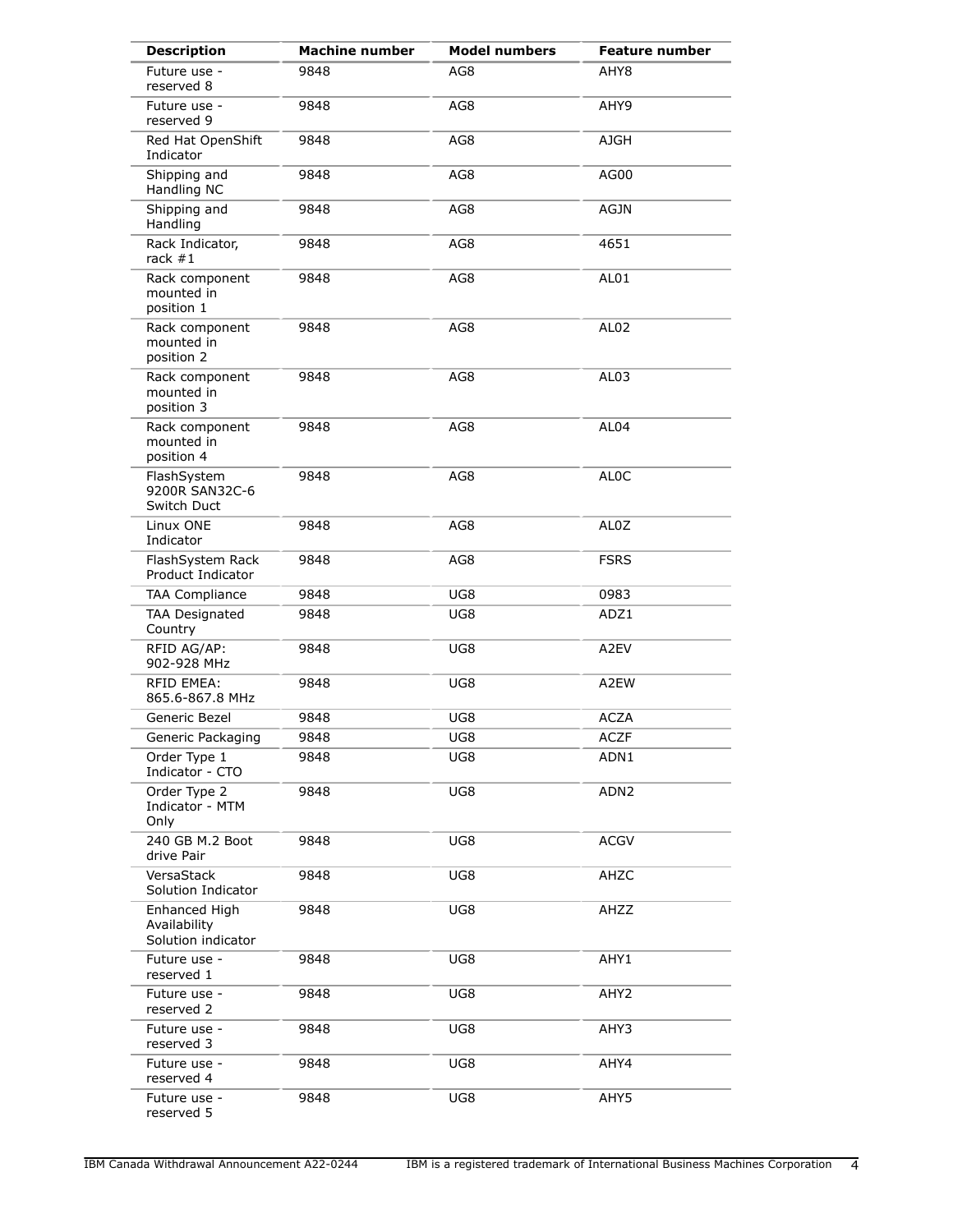| <b>Description</b>                           | <b>Machine number</b> | <b>Model numbers</b> | <b>Feature number</b> |
|----------------------------------------------|-----------------------|----------------------|-----------------------|
| Future use -<br>reserved 6                   | 9848                  | UG8                  | AHY6                  |
| Future use -<br>reserved 7                   | 9848                  | UG8                  | AHY7                  |
| Future use -<br>reserved 8                   | 9848                  | UG8                  | AHY8                  |
| Future use -<br>reserved 9                   | 9848                  | UG8                  | AHY9                  |
| Red Hat OpenShift<br>Indicator               | 9848                  | UG8                  | <b>AJGH</b>           |
| Shipping and<br>Handling NC                  | 9848                  | UG8                  | AG00                  |
| Shipping and<br>Handling                     | 9848                  | UG8                  | <b>AGJN</b>           |
| Linux ONE<br>Indicator                       | 9848                  | UG8                  | AL0Z                  |
| Rack Indicator,<br>rack $#1$                 | 9848                  | <b>AFF</b>           | 4651                  |
| Rack component<br>mounted in<br>position 1   | 9848                  | <b>AFF</b>           | AL01                  |
| Rack component<br>mounted in<br>position 2   | 9848                  | <b>AFF</b>           | AL <sub>02</sub>      |
| Rack component<br>mounted in<br>position 3   | 9848                  | <b>AFF</b>           | AL <sub>03</sub>      |
| Rack component<br>mounted in<br>position 4   | 9848                  | <b>AFF</b>           | AL <sub>04</sub>      |
| FlashSystem Rack<br><b>Product Indicator</b> | 9848                  | <b>AFF</b>           | <b>FSRS</b>           |
| Rack Indicator,<br>rack $#1$                 | 9848                  | A9F                  | 4651                  |
| Rack component<br>mounted in<br>position 1   | 9848                  | A9F                  | AL01                  |
| Rack component<br>mounted in<br>position 2   | 9848                  | A9F                  | AL <sub>02</sub>      |
| FlashSystem Rack<br>Product Indicator        | 9848                  | A9F                  | <b>FSRS</b>           |
| JEMT Indicator                               | 9846                  | A9F                  | 0021                  |
| <b>TAA Compliance</b>                        | 9846                  | A9F                  | 0983                  |
| RFID Tag, AG/AP:<br>902-928Mhz               | 9846                  | A9F                  | A2EV                  |
| RFID Tag, EMEA:<br>865.6-867.8Mhz            | 9846                  | A9F                  | A2EW                  |
| OEM 1 MTM Order<br>Indicator                 | 9846                  | A9F                  | ACY1                  |
| OEM 2 MTM Order<br>Indicator                 | 9846                  | A9F                  | ACY <sub>2</sub>      |
| OEM 3 MTM Order<br>Indicator                 | 9846                  | A9F                  | ACY3                  |
| OEM 4 MTM Order<br>Indicator                 | 9846                  | A9F                  | ACY4                  |
| OEM 5 MTM Order<br>Indicator                 | 9846                  | A9F                  | ACY5                  |
| OEM 6 MTM Order<br>Indicator                 | 9846                  | A9F                  | ACY6                  |
| OEM 7 MTM Order<br>Indicator                 | 9846                  | A9F                  | ACY7                  |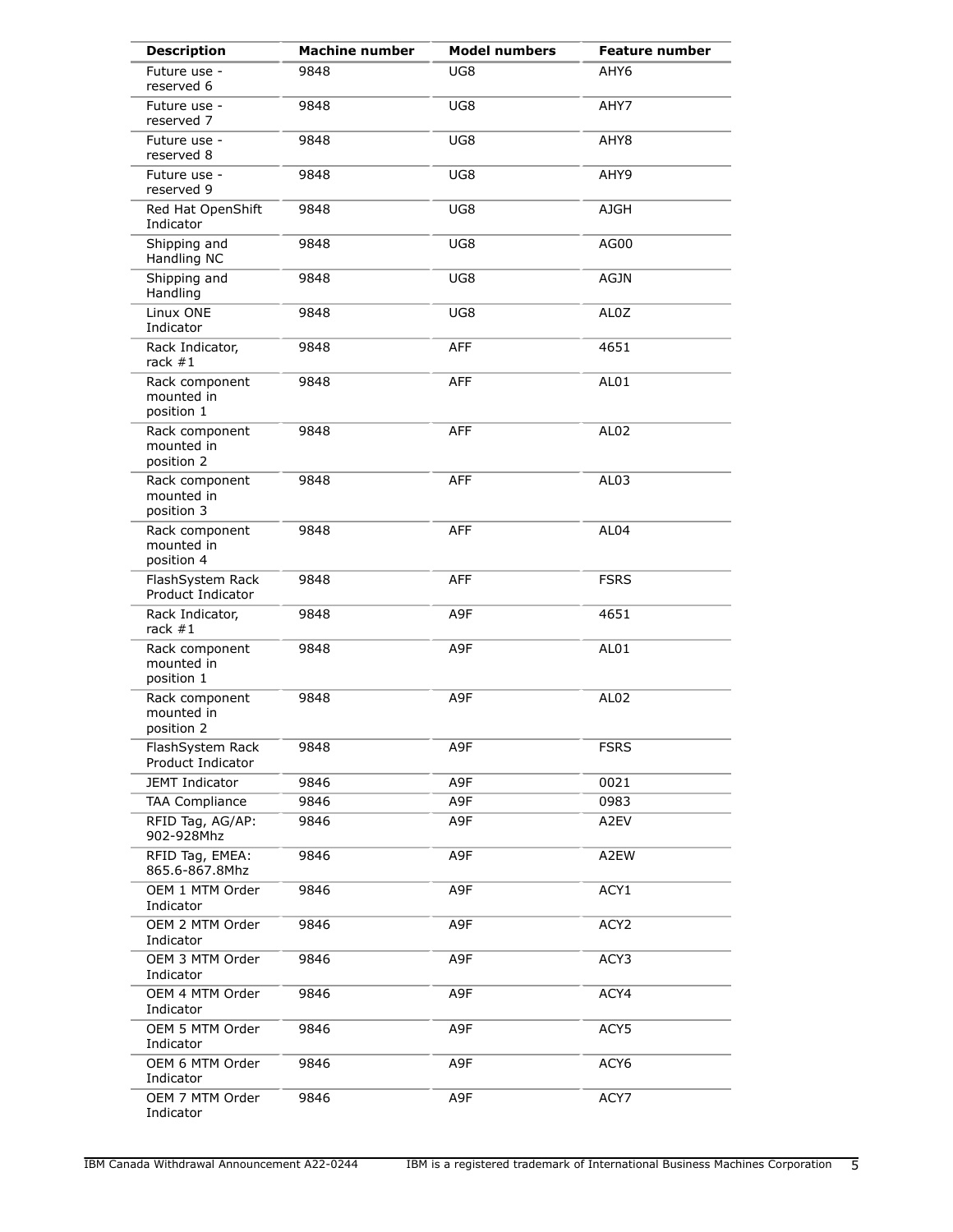| <b>Description</b>                      | <b>Machine number</b> | <b>Model numbers</b> | <b>Feature number</b> |
|-----------------------------------------|-----------------------|----------------------|-----------------------|
| OEM 8 MTM Order<br>Indicator            | 9846                  | A9F                  | ACY <sub>8</sub>      |
| OEM 9 MTM Order<br>Indicator            | 9846                  | A9F                  | ACY9                  |
| OEM 10 MTM<br>Order Indicator           | 9846                  | A9F                  | <b>ACYA</b>           |
| OEM 11 MTM<br>Order Indicator           | 9846                  | A9F                  | <b>ACYB</b>           |
| OEM 12 MTM<br>Order Indicator           | 9846                  | A9F                  | <b>ACYC</b>           |
| OEM 13 MTM<br>Order Indicator           | 9846                  | A9F                  | <b>ACYD</b>           |
| OEM 14 MTM<br>Order Indicator           | 9846                  | A9F                  | <b>ACYE</b>           |
| OEM 15 MTM<br>Order Indicator           | 9846                  | A9F                  | <b>ACYF</b>           |
| Generic Bezel                           | 9846                  | A9F                  | <b>ACZA</b>           |
| Generic Packaging                       | 9846                  | A9F                  | <b>ACZF</b>           |
| Order Type 1<br>Indicator - CTO         | 9846                  | A9F                  | ADN1                  |
| Order Type 2<br>Indicator - MTM<br>Only | 9846                  | A9F                  | ADN <sub>2</sub>      |
| <b>TAA Designated</b><br>Country        | 9846                  | A9F                  | ADZ1                  |
| Shipping and<br>Handling NC             | 9846                  | A9F                  | AG00                  |
| Shipping and<br>Handling - Model<br>A9F | 9846                  | A9F                  | AGJM                  |
| VersaStack<br>Solution Indicator        | 9846                  | A9F                  | AHZC                  |
| <b>JEMT Indicator</b>                   | 9848                  | A9F                  | 0021                  |
| <b>TAA Compliance</b>                   | 9848                  | A9F                  | 0983                  |
| RFID Tag, AG/AP:<br>902-928Mhz          | 9848                  | A9F                  | A2EV                  |
| RFID Tag, EMEA:<br>865.6-867.8Mhz       | 9848                  | A9F                  | A2EW                  |
| OEM 1 MTM Order<br>Indicator            | 9848                  | A9F                  | ACY1                  |
| OEM 2 MTM Order<br>Indicator            | 9848                  | A9F                  | ACY <sub>2</sub>      |
| OEM 3 MTM Order<br>Indicator            | 9848                  | A9F                  | ACY3                  |
| OEM 4 MTM Order<br>Indicator            | 9848                  | A9F                  | ACY4                  |
| OEM 5 MTM Order<br>Indicator            | 9848                  | A9F                  | ACY5                  |
| OEM 6 MTM Order<br>Indicator            | 9848                  | A9F                  | ACY6                  |
| OEM 7 MTM Order<br>Indicator            | 9848                  | A9F                  | ACY7                  |
| OEM 8 MTM Order<br>Indicator            | 9848                  | A9F                  | ACY <sub>8</sub>      |
| OEM 9 MTM Order<br>Indicator            | 9848                  | A9F                  | ACY9                  |
| OEM 10 MTM<br>Order Indicator           | 9848                  | A9F                  | ACYA                  |
| OEM 11 MTM<br>Order Indicator           | 9848                  | A9F                  | ACYB                  |
| OEM 12 MTM<br>Order Indicator           | 9848                  | A9F                  | <b>ACYC</b>           |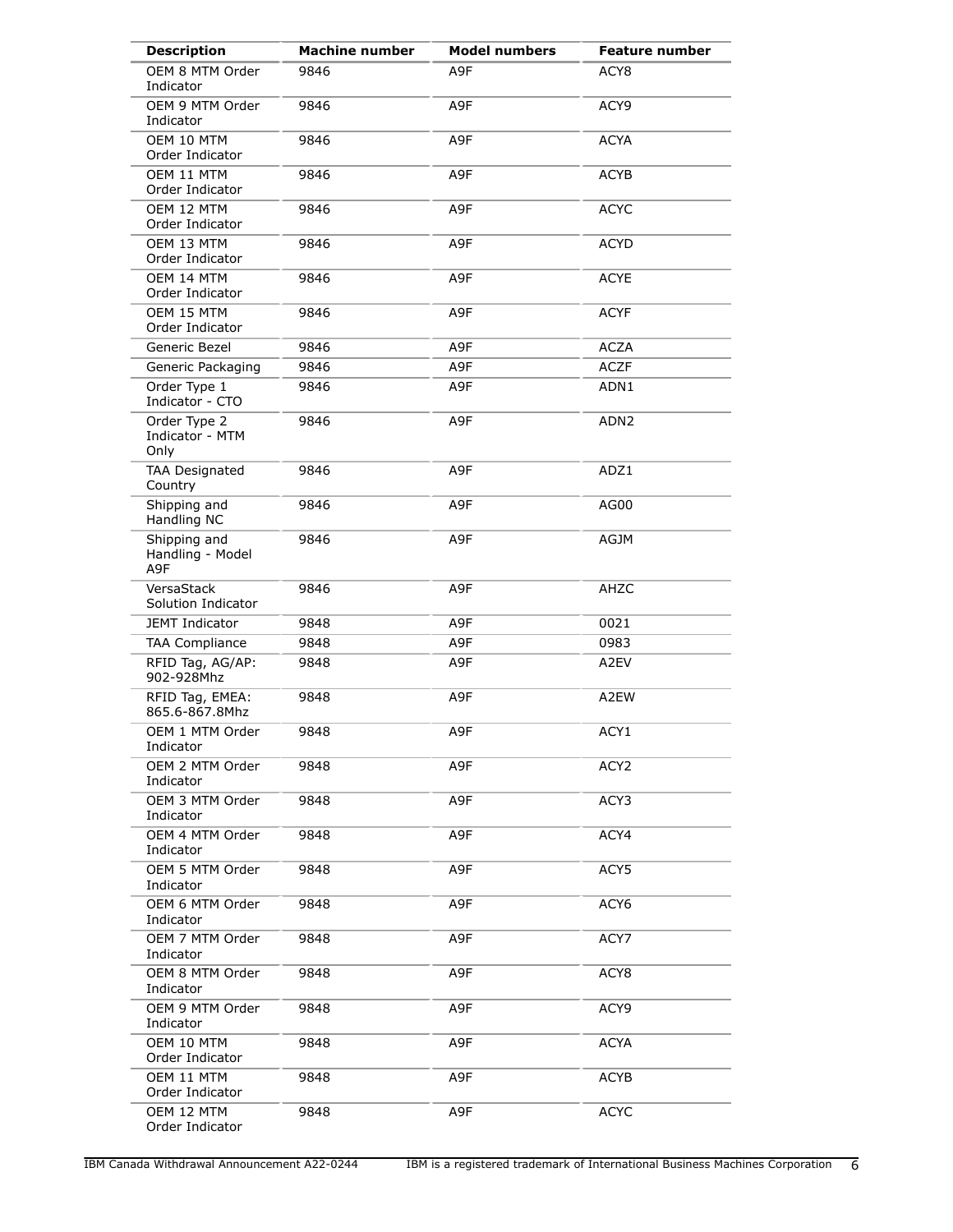| <b>Description</b>                      | <b>Machine number</b> | <b>Model numbers</b> | <b>Feature number</b> |
|-----------------------------------------|-----------------------|----------------------|-----------------------|
| OEM 13 MTM<br>Order Indicator           | 9848                  | A9F                  | <b>ACYD</b>           |
| OEM 14 MTM<br>Order Indicator           | 9848                  | A9F                  | <b>ACYE</b>           |
| OEM 15 MTM<br>Order Indicator           | 9848                  | A9F                  | <b>ACYF</b>           |
| Generic Bezel                           | 9848                  | A9F                  | <b>ACZA</b>           |
| Generic Packaging                       | 9848                  | A9F                  | <b>ACZF</b>           |
| Order Type 1<br>Indicator - CTO         | 9848                  | A9F                  | ADN1                  |
| Order Type 2                            | 9848                  | A9F                  | ADN <sub>2</sub>      |
| <b>TAA Designated</b><br>Country        | 9848                  | A9F                  | ADZ1                  |
| Shipping and<br>Handling NC             | 9848                  | A9F                  | AG00                  |
| Shipping and<br>Handling - Model<br>A9F | 9848                  | A9F                  | AGJM                  |
| VersaStack<br>Solution Indicator        | 9848                  | A9F                  | AHZC                  |
| JEMT Indicator                          | 9846                  | <b>AFF</b>           | 0021                  |
| <b>TAA Compliance</b>                   | 9846                  | AFF                  | 0983                  |
| RFID Tag, AG/AP:<br>902-928Mhz          | 9846                  | AFF                  | A2EV                  |
| RFID Tag, EMEA:<br>865.6-867.8Mhz       | 9846                  | <b>AFF</b>           | A2EW                  |
| OEM 1 MTM Order<br>Indicator            | 9846                  | <b>AFF</b>           | ACY1                  |
| OEM 2 MTM Order<br>Indicator            | 9846                  | <b>AFF</b>           | ACY <sub>2</sub>      |
| OEM 3 MTM Order<br>Indicator            | 9846                  | <b>AFF</b>           | ACY3                  |
| OEM 4 MTM Order<br>Indicator            | 9846                  | <b>AFF</b>           | ACY4                  |
| OEM 5 MTM Order<br>Indicator            | 9846                  | <b>AFF</b>           | ACY5                  |
| OEM 6 MTM Order<br>Indicator            | 9846                  | AFF                  | ACY <sub>6</sub>      |
| OEM 7 MTM Order<br>Indicator            | 9846                  | AFF                  | ACY7                  |
| OEM 8 MTM Order<br>Indicator            | 9846                  | <b>AFF</b>           | ACY8                  |
| OEM 9 MTM Order<br>Indicator            | 9846                  | AFF                  | ACY9                  |
| OEM 10 MTM<br>Order Indicator           | 9846                  | <b>AFF</b>           | <b>ACYA</b>           |
| OEM 11 MTM<br>Order Indicator           | 9846                  | AFF                  | <b>ACYB</b>           |
| OEM 12 MTM<br>Order Indicator           | 9846                  | AFF                  | <b>ACYC</b>           |
| OEM 13 MTM<br>Order Indicator           | 9846                  | <b>AFF</b>           | <b>ACYD</b>           |
| OEM 14 MTM<br>Order Indicator           | 9846                  | AFF                  | <b>ACYE</b>           |
| OEM 15 MTM<br>Order Indicator           | 9846                  | AFF                  | <b>ACYF</b>           |
| Generic Bezel                           | 9846                  | AFF                  | <b>ACZA</b>           |
| Generic Packaging                       | 9846                  | AFF                  | <b>ACZF</b>           |
| Order Type 1<br>Indicator - CTO         | 9846                  | <b>AFF</b>           | ADN1                  |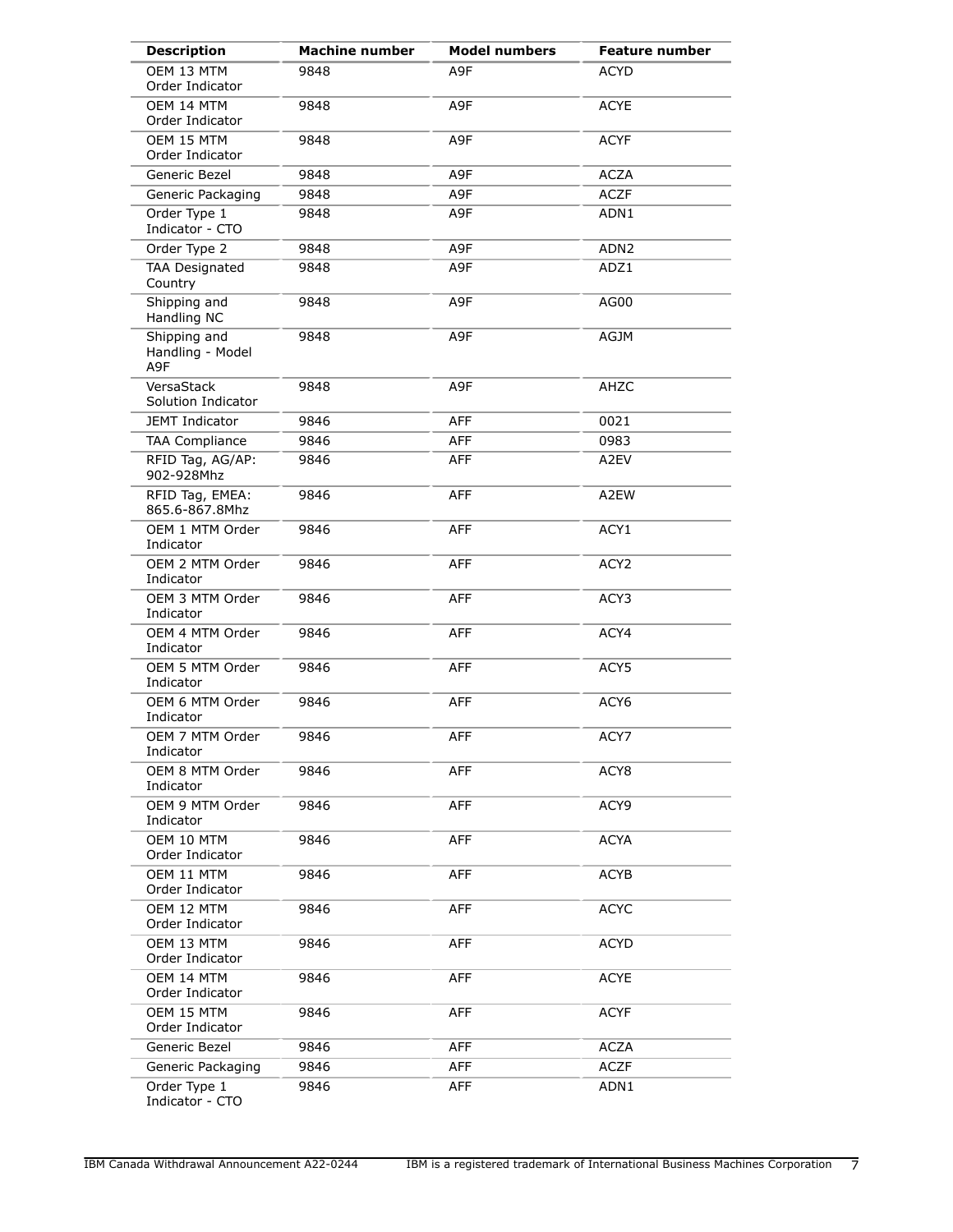| <b>Description</b>                             | <b>Machine number</b> | <b>Model numbers</b> | <b>Feature number</b> |
|------------------------------------------------|-----------------------|----------------------|-----------------------|
| Order Type 2<br>Indicator - MTM<br>Only        | 9846                  | <b>AFF</b>           | ADN <sub>2</sub>      |
| <b>TAA Designated</b><br>Country               | 9846                  | <b>AFF</b>           | ADZ1                  |
| Shipping and<br>Handling NC                    | 9846                  | <b>AFF</b>           | AG00                  |
| Shipping and<br>Handling - Model<br><b>AFF</b> | 9846                  | <b>AFF</b>           | <b>AGJL</b>           |
| VersaStack<br>Solution Indicator               | 9846                  | <b>AFF</b>           | AHZC                  |
| <b>JEMT Indicator</b>                          | 9848                  | <b>AFF</b>           | 0021                  |
| <b>TAA Compliance</b>                          | 9848                  | AFF                  | 0983                  |
| RFID Tag, AG/AP:<br>902-928Mhz                 | 9848                  | <b>AFF</b>           | A <sub>2</sub> EV     |
| RFID Tag, EMEA:<br>865.6-867.8Mhz              | 9848                  | <b>AFF</b>           | A2EW                  |
| OEM 1 MTM                                      | 9848                  | <b>AFF</b>           | ACY1                  |
| OEM 2 MTM Order<br>Indicator                   | 9848                  | <b>AFF</b>           | ACY <sub>2</sub>      |
| OEM 3 MTM Order<br>Indicator                   | 9848                  | <b>AFF</b>           | ACY3                  |
| OEM 4 MTM Order<br>Indicator                   | 9848                  | <b>AFF</b>           | ACY4                  |
| OEM 5 MTM Order<br>Indicator                   | 9848                  | <b>AFF</b>           | ACY5                  |
| OEM 6 MTM Order<br>Indicator                   | 9848                  | <b>AFF</b>           | ACY <sub>6</sub>      |
| OEM 7 MTM Order<br>Indicator                   | 9848                  | <b>AFF</b>           | ACY7                  |
| OEM 8 MTM Order<br>Indicator                   | 9848                  | <b>AFF</b>           | ACY8                  |
| OEM 9 MTM Order<br>Indicator                   | 9848                  | <b>AFF</b>           | ACY9                  |
| OEM 10 MTM<br>Order Indicator                  | 9848                  | <b>AFF</b>           | <b>ACYA</b>           |
| OEM 11 MTM<br>Order Indicator                  | 9848                  | <b>AFF</b>           | <b>ACYB</b>           |
| OEM 12 MTM<br>Order Indicator                  | 9848                  | AFF                  | <b>ACYC</b>           |
| OEM 13 MTM<br>Order Indicator                  | 9848                  | <b>AFF</b>           | <b>ACYD</b>           |
| OEM 14 MTM<br>Order Indicator                  | 9848                  | <b>AFF</b>           | <b>ACYE</b>           |
| OEM 15 MTM<br>Order Indicator                  | 9848                  | <b>AFF</b>           | <b>ACYF</b>           |
| Generic Bezel                                  | 9848                  | AFF                  | <b>ACZA</b>           |
| Generic Packaging                              | 9848                  | <b>AFF</b>           | <b>ACZF</b>           |
| Order Type 1<br>Indicator - CTO                | 9848                  | <b>AFF</b>           | ADN1                  |
| Order Type 2<br>Indicator - MTM<br>Only        | 9848                  | <b>AFF</b>           | ADN <sub>2</sub>      |
| <b>TAA Designated</b><br>Country               | 9848                  | <b>AFF</b>           | ADZ1                  |
| Shipping and<br>Handling NC                    | 9848                  | AFF                  | AG00                  |
| Shipping and<br>Handling - Model<br>AFF        | 9848                  | AFF                  | AGJL                  |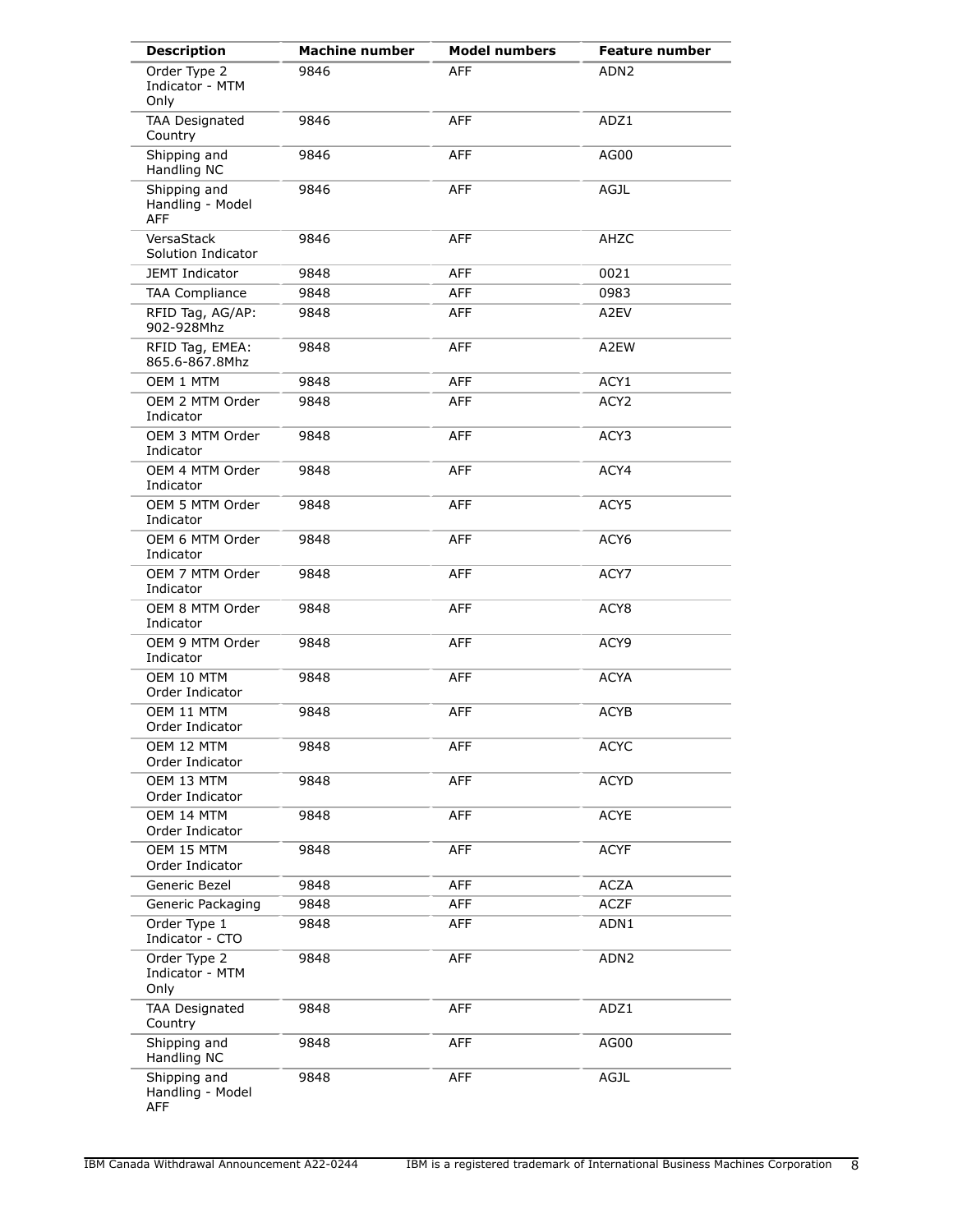| <b>Description</b>                                    | <b>Machine number</b> | <b>Model numbers</b> | <b>Feature number</b> |
|-------------------------------------------------------|-----------------------|----------------------|-----------------------|
| VersaStack<br>Solution Indicator                      | 9848                  | <b>AFF</b>           | AHZC                  |
| Rack Indicator,<br>rack $#1$                          | 4666                  | AG8                  | 4651                  |
| <b>JEMT Indicator</b>                                 | 4666                  | AG8                  | 0021                  |
| <b>TAA Compliance</b>                                 | 4666                  | AG8                  | 0983                  |
| RFID Tag AG/AP:<br>902-928 MHz                        | 4666                  | AG8                  | A2EV                  |
| RFID Tag EMEA:<br>865.6-867.8 MHz                     | 4666                  | AG8                  | A2EW                  |
| 240 GB M.2 Boot<br>drive Pair                         | 4666                  | AG8                  | <b>ACGV</b>           |
| Generic Bezel                                         | 4666                  | AG8                  | <b>ACZA</b>           |
| Generic Packaging                                     | 4666                  | AG8                  | <b>ACZF</b>           |
| Order Type 1<br>Indicator - CTO                       | 4666                  | AG8                  | ADN1                  |
| Order Type 2<br>Indicator - MTM<br>Only               | 4666                  | AG8                  | ADN2                  |
| Trade Agreement<br>Act (TAA)<br>Designated<br>Country | 4666                  | AG8                  | ADZ1                  |
| Shipping and<br>Handling - No<br>Charge               | 4666                  | AG8                  | AG00                  |
| Shipping and<br>Handling                              | 4666                  | AG8                  | <b>AGJN</b>           |
| Storage as a<br>Service Indicator                     | 4666                  | AG8                  | AHY1                  |
| Remote code load<br>exception                         | 4666                  | AG8                  | AHY <sub>2</sub>      |
| Future use -<br>reserved 3                            | 4666                  | AG8                  | AHY3                  |
| Future use -<br>reserved 4                            | 4666                  | AG8                  | AHY4                  |
| Future use -<br>reserved 5                            | 4666                  | AG8                  | AHY5                  |
| Future use -<br>reserved 6                            | 4666                  | AG8                  | AHY6                  |
| Future use -<br>reserved 7                            | 4666                  | AG8                  | AHY7                  |
| Future use -<br>reserved 8                            | 4666                  | AG8                  | AHY8                  |
| Future use -<br>reserved 9                            | 4666                  | AG8                  | AHY9                  |
| VersaStack<br>Solution Indicator                      | 4666                  | AG8                  | AHZC                  |
| Red Hat OpenShift<br>Indicator                        | 4666                  | AG8                  | <b>AJGH</b>           |
| Rack component<br>mounted in<br>position 1            | 4666                  | AG8                  | AL01                  |
| Rack component<br>mounted in<br>position 2            | 4666                  | AG8                  | AL <sub>02</sub>      |
| Rack component<br>mounted in<br>position 3            | 4666                  | AG8                  | AL <sub>03</sub>      |
| Rack component<br>mounted in<br>position 4            | 4666                  | AG8                  | AL <sub>04</sub>      |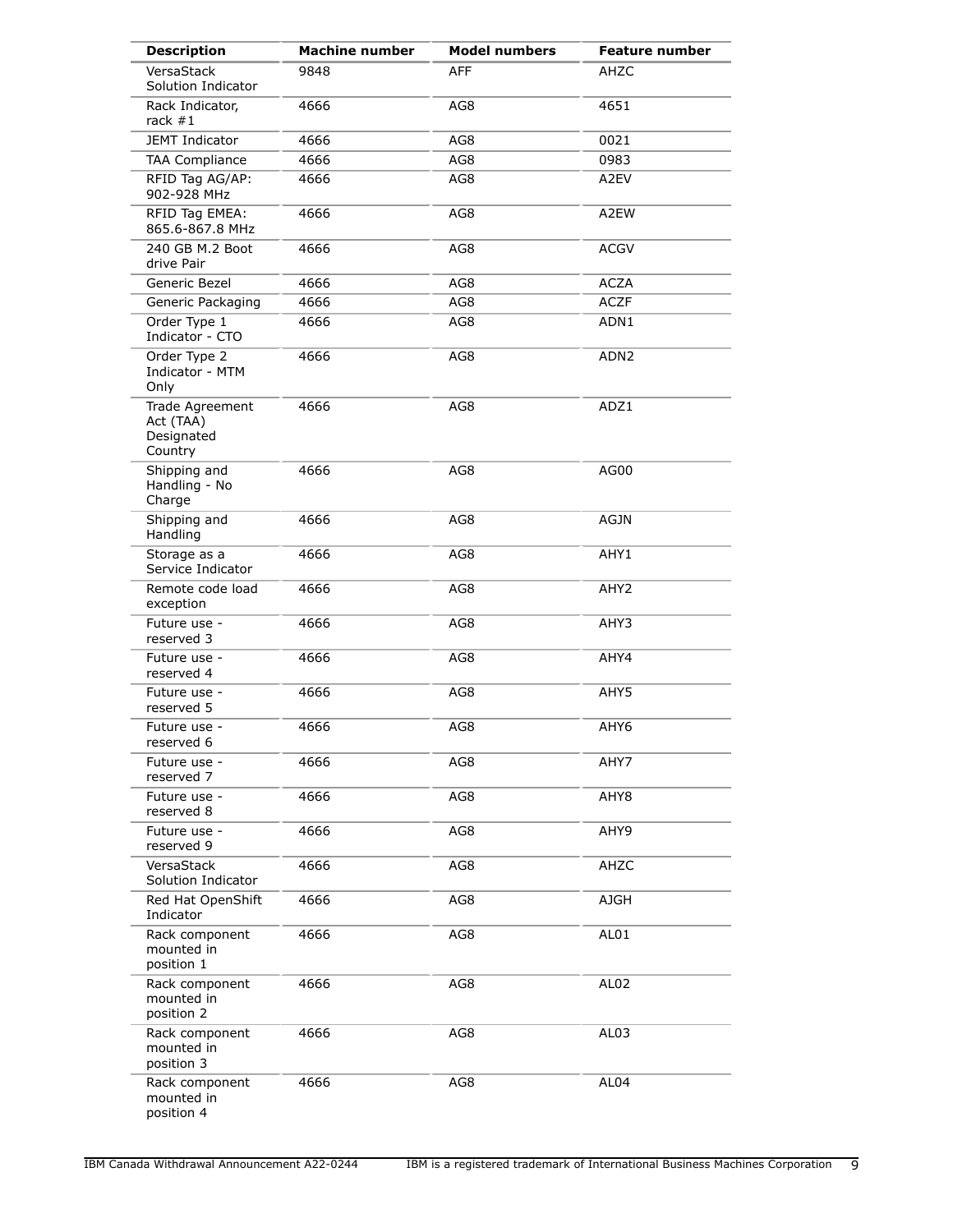| <b>Description</b>                                                  | <b>Machine number</b> | <b>Model numbers</b> | <b>Feature number</b> |
|---------------------------------------------------------------------|-----------------------|----------------------|-----------------------|
| 9200R Broadcom<br>Switch Duct                                       | 4666                  | AG8, AH8             | ALOB                  |
| FlashSystem<br>9200R Integration                                    | 4666                  | AG8                  | AL <sub>0</sub> S     |
| Linux ONE<br>Indicator                                              | 4666                  | AG8                  | AL0Z                  |
| <b>Expert Care</b><br>Premium 1 hour<br>Committed<br>Contact 4 Year | 4666                  | AG8                  | ALD7                  |
| <b>Expert Care</b><br>Premium 4 hour<br>Committed<br>Contact 4 Year | 4666                  | AG8                  | ALD <sub>8</sub>      |
| <b>Expert Care</b><br>Premium 4 hour<br>Committed Fix 4<br>Year     | 4666                  | AG8                  | ALD9                  |
| <b>Expert Care</b><br>Premium 6 hour<br>Committed Fix 4<br>Year     | 4666                  | AG8                  | <b>ALDA</b>           |
| <b>Expert Care</b><br>Premium 8 hour<br>Committed Fix 4<br>Year     | 4666                  | AG8                  | <b>ALDB</b>           |
| <b>Expert Care</b><br>Premium 12 hour<br>Committed Fix 4<br>Year    | 4666                  | AG8                  | ALDC                  |
| <b>Expert Care</b><br>Premium 24 hour<br>Committed Fix 4<br>Year    | 4666                  | AG8                  | ALDD                  |
| <b>Expert Care</b><br>Premium 48 hour<br>Committed Fix 4<br>Year    | 4666                  | AG8                  | <b>ALDE</b>           |
| <b>Expert Care</b><br>Premium 72 hour<br>Committed Fix 4<br>Year    | 4666                  | AG8                  | <b>ALDF</b>           |
| <b>Expert Care</b><br>Premium 1 hour<br>Committed<br>Contact 5 Year | 4666                  | AG8                  | ALDG                  |
| <b>Expert Care</b><br>Premium 4 hour<br>Committed<br>Contact 5 Year | 4666                  | AG8                  | ALDH                  |
| <b>Expert Care</b><br>Premium 4 hour<br>Committed Fix 5<br>Year     | 4666                  | AG8                  | ALDJ                  |
| Expert Care<br>Premium 6 hour<br>Committed Fix 5<br>Year            | 4666                  | AG8                  | <b>ALDK</b>           |
| <b>Expert Care</b><br>Premium 8 hour<br>Committed Fix 5<br>Year     | 4666                  | AG8                  | <b>ALDL</b>           |
| <b>Expert Care</b><br>Premium 12 hour<br>Committed Fix 5<br>Year    | 4666                  | AG8                  | ALDM                  |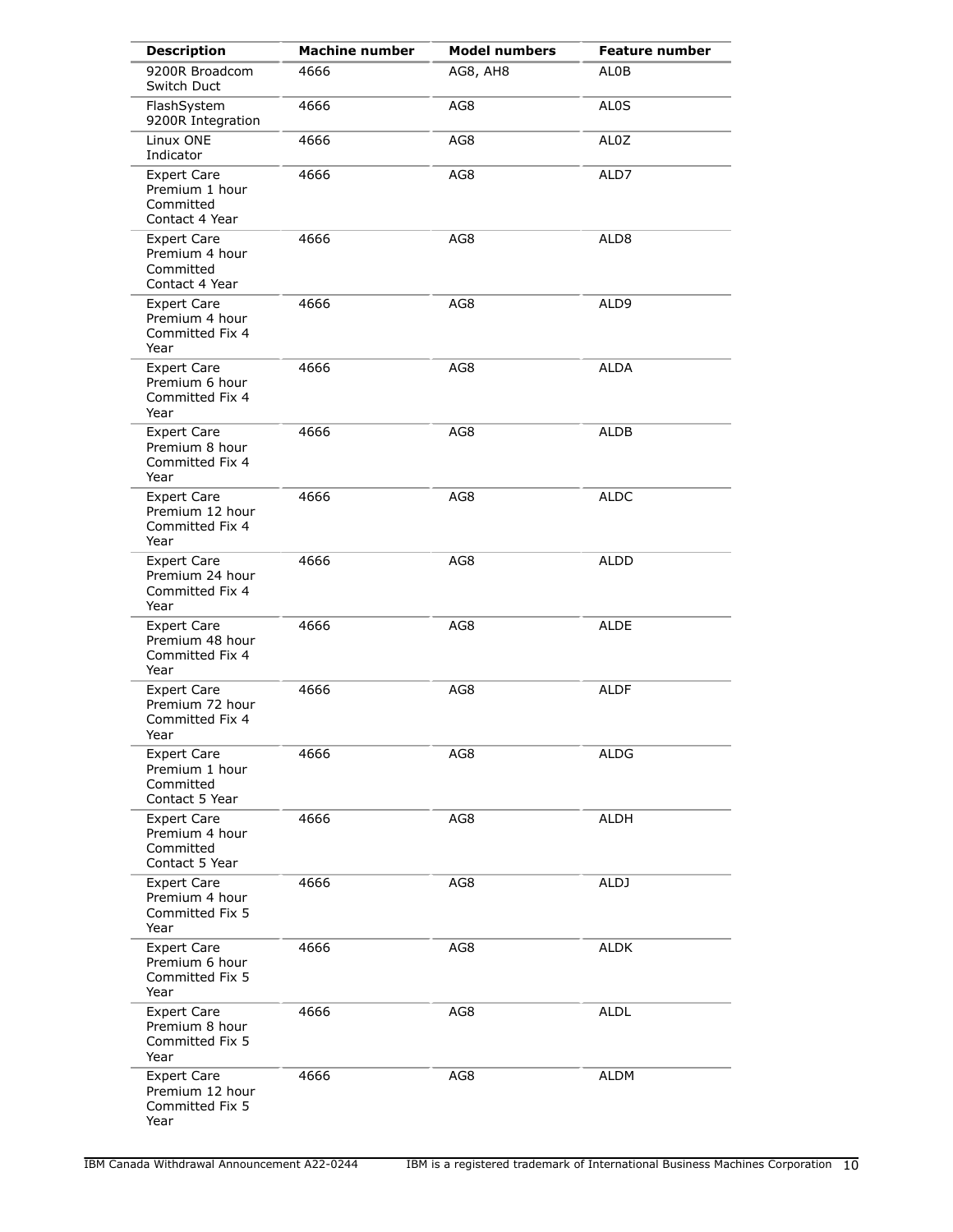| <b>Description</b>                                                  | <b>Machine number</b> | <b>Model numbers</b> | <b>Feature number</b> |
|---------------------------------------------------------------------|-----------------------|----------------------|-----------------------|
| <b>Expert Care</b><br>Premium 24 hour<br>Committed Fix 5<br>Year    | 4666                  | AG8                  | <b>ALDN</b>           |
| <b>Expert Care</b><br>Premium 48 hour<br>Committed Fix 5<br>Year    | 4666                  | AG8                  | <b>ALDP</b>           |
| <b>Expert Care</b><br>Premium 72 hour<br>Committed Fix 5<br>Year    | 4666                  | AG8                  | <b>ALDQ</b>           |
| <b>Expert Care</b><br>Indicator                                     | 4666                  | AG8                  | ALH <sub>0</sub>      |
| <b>Expert Care</b><br>Premium 1 Year                                | 4666                  | AG8                  | ALL1                  |
| <b>Expert Care</b><br>Premium 2 Year                                | 4666                  | AG8                  | ALL <sub>2</sub>      |
| <b>Expert Care</b><br>Premium 3 Year                                | 4666                  | AG8                  | ALL3                  |
| <b>Expert Care</b><br>Premium 4 Year                                | 4666                  | AG8                  | ALL4                  |
| <b>Expert Care</b><br>Premium 5 Year                                | 4666                  | AG8                  | ALL5                  |
| <b>Expert Care</b><br>Premium 1 hour<br>Committed<br>Contact 1 Year | 4666                  | AG8                  | ALL7                  |
| <b>Expert Care</b><br>Premium 4 hour<br>Committed<br>Contact 1 Year | 4666                  | AG8                  | ALL8                  |
| <b>Expert Care</b><br>Premium 4 hour<br>Committed Fix 1<br>Year     | 4666                  | AG8                  | ALL9                  |
| <b>Expert Care</b><br>Premium 6 hour<br>Committed Fix 1<br>Year     | 4666                  | AG8                  | <b>ALLA</b>           |
| <b>Expert Care</b><br>Premium 8 hour<br>Committed Fix 1<br>Year     | 4666                  | AG8                  | <b>ALLB</b>           |
| <b>Expert Care</b><br>Premium 12 hour<br>Committed Fix 1<br>Year    | 4666                  | AG8                  | <b>ALLC</b>           |
| <b>Expert Care</b><br>Premium 24 hour<br>Committed Fix 1<br>Year    | 4666                  | AG8                  | <b>ALLD</b>           |
| <b>Expert Care</b><br>Premium 48 hour<br>Committed Fix 1<br>Year    | 4666                  | AG8                  | <b>ALLE</b>           |
| <b>Expert Care</b><br>Premium 72 hour<br>Committed Fix 1<br>Year    | 4666                  | AG8                  | <b>ALLF</b>           |
| <b>Expert Care</b><br>Premium 1 hour<br>Committed<br>Contact 2 Year | 4666                  | AG8                  | <b>ALLG</b>           |
| <b>Expert Care</b><br>Premium 4 hour                                | 4666                  | AG8                  | ALLH                  |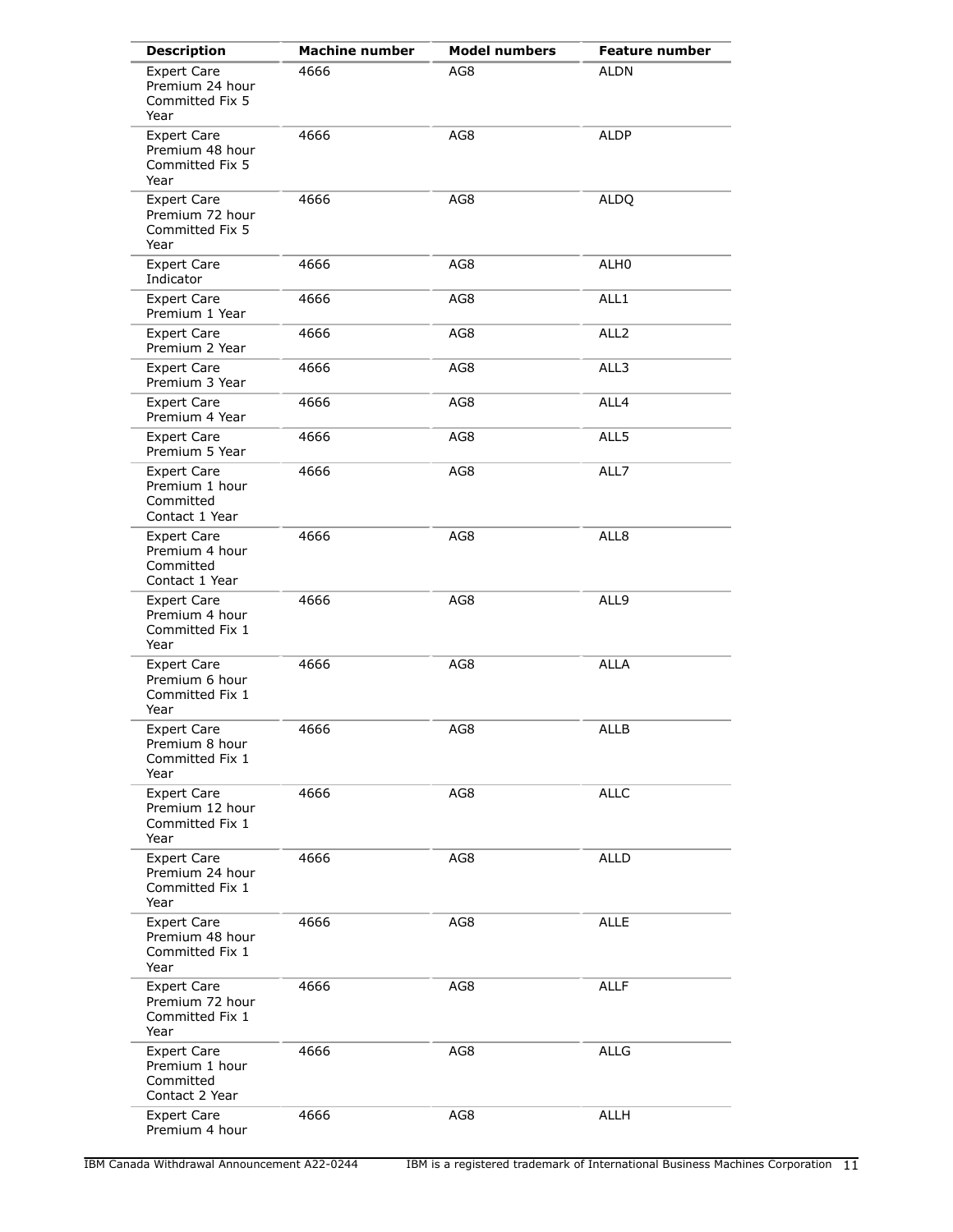| <b>Description</b>                                                  | <b>Machine number</b> | <b>Model numbers</b> | <b>Feature number</b> |
|---------------------------------------------------------------------|-----------------------|----------------------|-----------------------|
| Committed<br>Contact 2 Year                                         |                       |                      |                       |
| <b>Expert Care</b><br>Premium 4 hour<br>Committed Fix 2<br>Year     | 4666                  | AG8                  | <b>ALLJ</b>           |
| <b>Expert Care</b><br>Premium 6 hour<br>Committed Fix 2<br>Year     | 4666                  | AG8                  | <b>ALLK</b>           |
| Expert Care<br>Premium 8 hour<br>Committed Fix 2<br>Year            | 4666                  | AG8                  | <b>ALLL</b>           |
| <b>Expert Care</b><br>Premium 12 hour<br>Committed Fix 2<br>Year    | 4666                  | AG8                  | <b>ALLM</b>           |
| <b>Expert Care</b><br>Premium 24 hour<br>Committed Fix 2<br>Year    | 4666                  | AG8                  | <b>ALLN</b>           |
| <b>Expert Care</b><br>Premium 48 hour<br>Committed Fix 2<br>Year    | 4666                  | AG8                  | <b>ALLP</b>           |
| <b>Expert Care</b><br>Premium 72 hour<br>Committed Fix 2<br>Year    | 4666                  | AG8                  | <b>ALLQ</b>           |
| <b>Expert Care</b><br>Premium 1 hour<br>Committed<br>Contact 3 Year | 4666                  | AG8                  | <b>ALLR</b>           |
| <b>Expert Care</b><br>Premium 4 hour<br>Committed<br>Contact 3 Year | 4666                  | AG8                  | <b>ALLS</b>           |
| <b>Expert Care</b><br>Premium 4 hour<br>Committed Fix 3<br>Year     | 4666                  | AG8                  | <b>ALLT</b>           |
| <b>Expert Care</b><br>Premium 6 hour<br>Committed Fix 3<br>Year     | 4666                  | AG8                  | <b>ALLU</b>           |
| <b>Expert Care</b><br>Premium 8 hour<br>Committed Fix 3<br>Year     | 4666                  | AG8                  | <b>ALLV</b>           |
| <b>Expert Care</b><br>Premium 12 hour<br>Committed Fix 3<br>Year    | 4666                  | AG8                  | <b>ALLW</b>           |
| <b>Expert Care</b><br>Premium 24 hour<br>Committed Fix 3<br>Year    | 4666                  | AG8                  | <b>ALLX</b>           |
| <b>Expert Care</b><br>Premium 48 hour<br>Committed Fix 3<br>Year    | 4666                  | AG8                  | ALLY                  |
| <b>Expert Care</b><br>Premium 72 hour<br>Committed Fix 3<br>Year    | 4666                  | AG8                  | <b>ALLZ</b>           |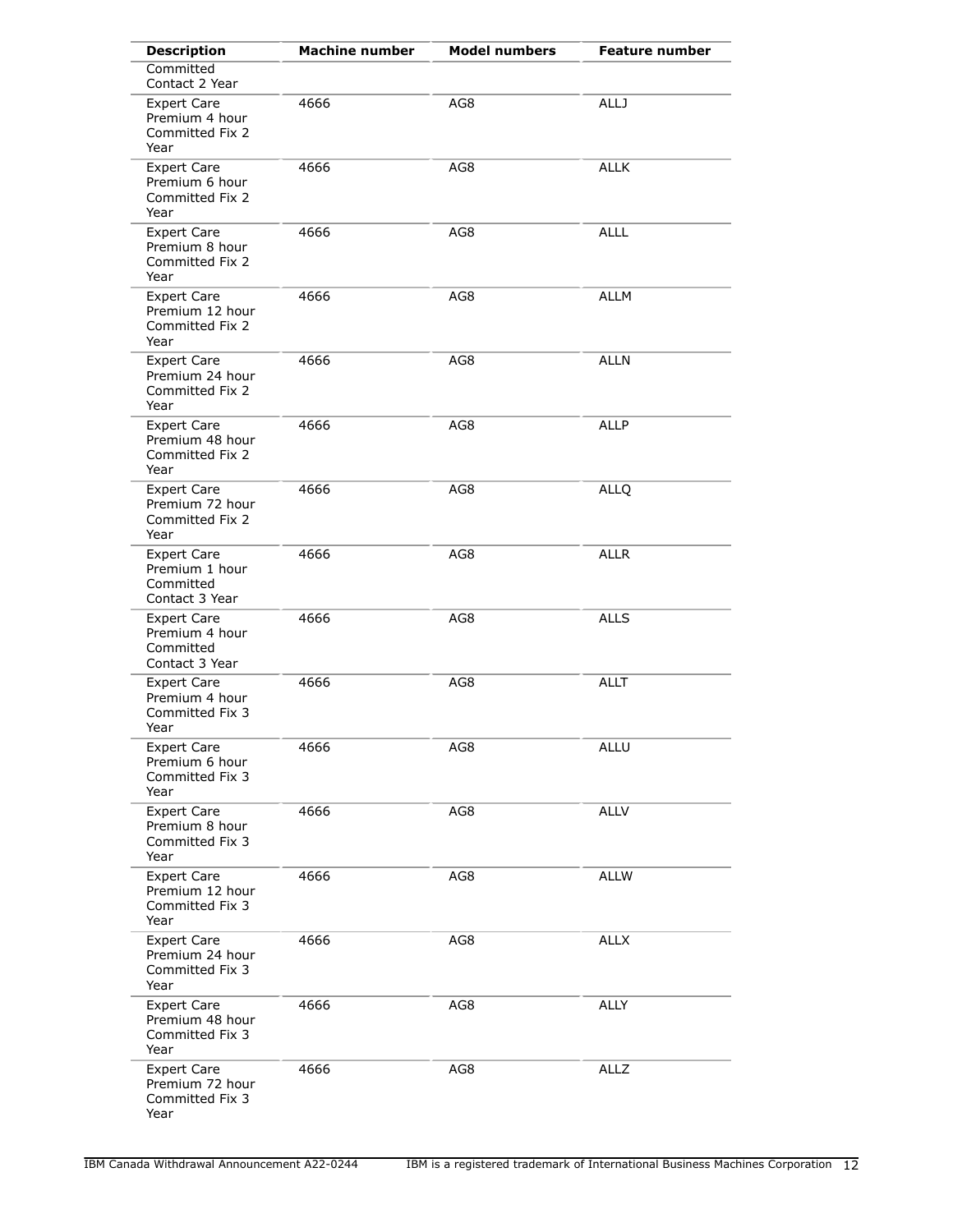| <b>Description</b>                                                  | <b>Machine number</b> | <b>Model numbers</b> | <b>Feature number</b> |
|---------------------------------------------------------------------|-----------------------|----------------------|-----------------------|
| FlashSystem<br>9200R SAN32C-6<br>Switch Duct                        | 4666                  | AG8                  | AL <sub>0</sub> C     |
| FlashSystem Rack<br>Product Indicator                               | 4666                  | AG8                  | <b>FSRS</b>           |
| SP for Hard Drive<br>or Media Retention<br>for Storage 3<br>years   | 4666                  | AG8                  | <b>BONQ</b>           |
| SP for Hard Drive<br>or Media Retention<br>for Storage 5<br>years   | 4666                  | AG8                  | B0PF                  |
| <b>TAA Compliance</b>                                               | 4666                  | UG8                  | 0983                  |
| RFID Tag AG/AP:<br>902-928 MHz                                      | 4666                  | UG8                  | A2EV                  |
| RFID Tag EMEA:<br>865.6-867.8 MHz                                   | 4666                  | UG8                  | A2EW                  |
| 240 GB M.2 Boot<br>drive Pair                                       | 4666                  | UG8                  | ACGV                  |
| Generic Bezel                                                       | 4666                  | UG8                  | <b>ACZA</b>           |
| Generic Packaging                                                   | 4666                  | UG8                  | <b>ACZF</b>           |
| Order Type 1<br>Indicator - CTO                                     | 4666                  | UG8                  | ADN1                  |
| Order Type 2<br>Indicator - MTM<br>Only                             | 4666                  | UG8                  | ADN <sub>2</sub>      |
| Trade Agreement<br>Act (TAA)<br>Designated<br>Country               | 4666                  | UG8                  | ADZ1                  |
| Shipping and<br>Handling - No<br>Charge                             | 4666                  | UG8                  | AG00                  |
| Shipping and<br>Handling                                            | 4666                  | UG8                  | <b>AGJN</b>           |
| Remote code load<br>exception                                       | 4666                  | UG8                  | AHY <sub>2</sub>      |
| Future use -<br>reserved 3                                          | 4666                  | UG8                  | AHY3                  |
| Future use -<br>reserved 4                                          | 4666                  | UG8                  | AHY4                  |
| Future use -<br>reserved 5                                          | 4666                  | UG8                  | AHY5                  |
| Future use -<br>reserved 6                                          | 4666                  | UG8                  | AHY6                  |
| Future use -<br>reserved 7                                          | 4666                  | UG8                  | AHY7                  |
| Future use -<br>reserved 8                                          | 4666                  | UG8                  | AHY8                  |
| Future use -<br>reserved 9                                          | 4666                  | UG8                  | AHY9                  |
| VersaStack<br>Solution Indicator                                    | 4666                  | UG8                  | AHZC                  |
| Red Hat OpenShift<br>Indicator                                      | 4666                  | UG8                  | <b>AJGH</b>           |
| Linux ONE<br>Indicator                                              | 4666                  | UG8                  | AL0Z                  |
| <b>Expert Care</b><br>Premium 1 hour<br>Committed<br>Contact 4 Year | 4666                  | UG8                  | ALD7                  |
| <b>Expert Care</b><br>Premium 4 hour                                | 4666                  | UG8                  | ALD <sub>8</sub>      |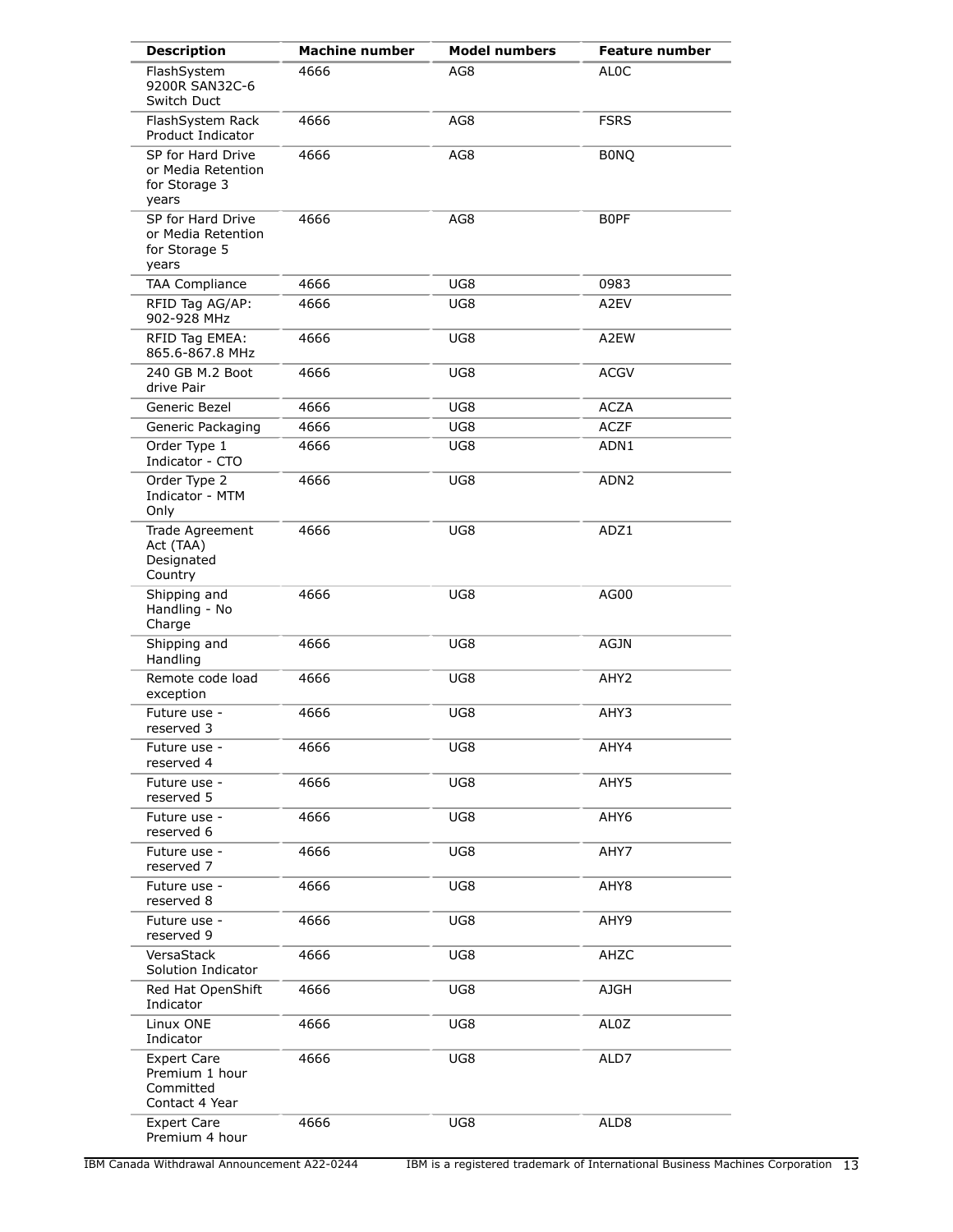| <b>Description</b>                                                  | <b>Machine number</b> | <b>Model numbers</b> | <b>Feature number</b> |
|---------------------------------------------------------------------|-----------------------|----------------------|-----------------------|
| Committed<br>Contact 4 Year                                         |                       |                      |                       |
| <b>Expert Care</b><br>Premium 4 hour<br>Committed Fix 4<br>Year     | 4666                  | UG8                  | ALD9                  |
| <b>Expert Care</b><br>Premium 6 hour<br>Committed Fix 4<br>Year     | 4666                  | UG8                  | <b>ALDA</b>           |
| <b>Expert Care</b><br>Premium 8 hour<br>Committed Fix 4<br>Year     | 4666                  | UG8                  | <b>ALDB</b>           |
| <b>Expert Care</b><br>Premium 12 hour<br>Committed Fix 4<br>Year    | 4666                  | UG8                  | ALDC                  |
| <b>Expert Care</b><br>Premium 24 hour<br>Committed Fix 4<br>Year    | 4666                  | UG8                  | ALDD                  |
| <b>Expert Care</b><br>Premium 48 hour<br>Committed Fix 4<br>Year    | 4666                  | UG8                  | ALDE                  |
| <b>Expert Care</b><br>Premium 72 hour<br>Committed Fix 4<br>Year    | 4666                  | UG8                  | ALDF                  |
| <b>Expert Care</b><br>Premium 1 hour<br>Committed<br>Contact 5 Year | 4666                  | UG8                  | ALDG                  |
| <b>Expert Care</b><br>Premium 4 hour<br>Committed<br>Contact 5 Year | 4666                  | UG8                  | ALDH                  |
| <b>Expert Care</b><br>Premium 4 hour<br>Committed Fix 5<br>Year     | 4666                  | UG8                  | ALDJ                  |
| <b>Expert Care</b><br>Premium 6 hour<br>Committed Fix 5<br>Year     | 4666                  | UG8                  | <b>ALDK</b>           |
| <b>Expert Care</b><br>Premium 8 hour<br>Committed Fix 5<br>Year     | 4666                  | UG8                  | <b>ALDL</b>           |
| <b>Expert Care</b><br>Premium 12 hour<br>Committed Fix 5<br>Year    | 4666                  | UG8                  | <b>ALDM</b>           |
| <b>Expert Care</b><br>Premium 24 hour<br>Committed Fix 5<br>Year    | 4666                  | UG8                  | <b>ALDN</b>           |
| <b>Expert Care</b><br>Premium 48 hour<br>Committed Fix 5<br>Year    | 4666                  | UG8                  | ALDP                  |
| <b>Expert Care</b><br>Premium 72 hour<br>Committed Fix 5<br>Year    | 4666                  | UG8                  | <b>ALDQ</b>           |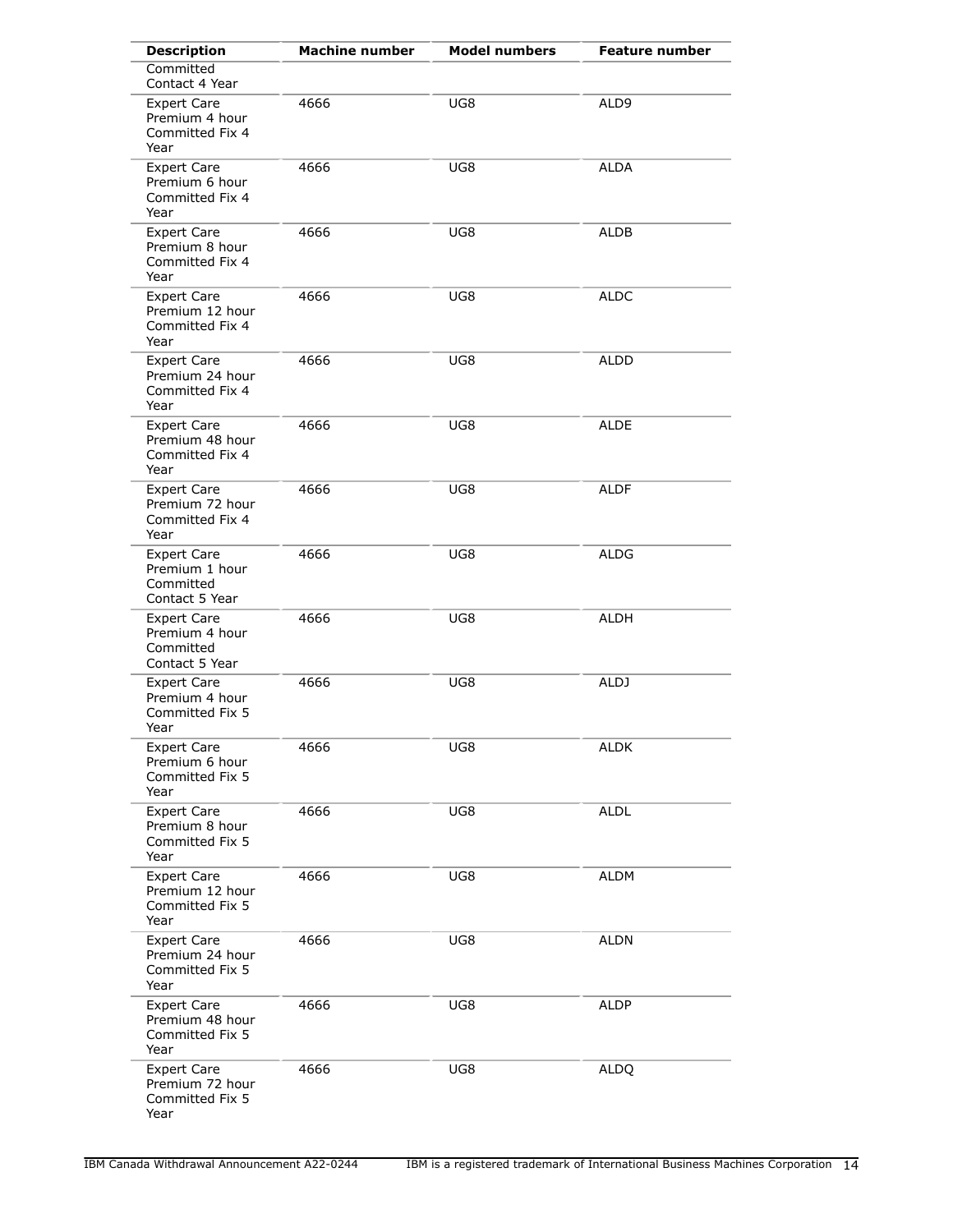| <b>Description</b>                                                  | <b>Machine number</b> | <b>Model numbers</b> | <b>Feature number</b> |
|---------------------------------------------------------------------|-----------------------|----------------------|-----------------------|
| <b>Expert Care</b><br>Indicator                                     | 4666                  | UG8                  | ALH0                  |
| <b>Expert Care</b><br>Premium 1 Year                                | 4666                  | UG8                  | ALL1                  |
| <b>Expert Care</b><br>Premium 2 Year                                | 4666                  | UG8                  | ALL <sub>2</sub>      |
| <b>Expert Care</b><br>Premium 3 Year                                | 4666                  | UG8                  | ALL3                  |
| <b>Expert Care</b><br>Premium 4 Year                                | 4666                  | UG8                  | ALL4                  |
| <b>Expert Care</b><br>Premium 5 Year                                | 4666                  | UG8                  | ALL5                  |
| <b>Expert Care</b><br>Premium 1 hour<br>Committed<br>Contact 1 Year | 4666                  | UG8                  | ALL7                  |
| <b>Expert Care</b><br>Premium 4 hour<br>Committed<br>Contact 1 Year | 4666                  | UG8                  | ALL8                  |
| <b>Expert Care</b><br>Premium 4 hour<br>Committed Fix 1<br>Year     | 4666                  | UG8                  | ALL9                  |
| <b>Expert Care</b><br>Premium 6 hour<br>Committed Fix 1<br>Year     | 4666                  | UG8                  | <b>ALLA</b>           |
| <b>Expert Care</b><br>Premium 8 hour<br>Committed Fix 1<br>Year     | 4666                  | UG8                  | <b>ALLB</b>           |
| <b>Expert Care</b><br>Premium 12 hour<br>Committed Fix 1<br>Year    | 4666                  | UG8                  | <b>ALLC</b>           |
| <b>Expert Care</b><br>Premium 24 hour<br>Committed Fix 1<br>Year    | 4666                  | UG8                  | <b>ALLD</b>           |
| <b>Expert Care</b><br>Premium 48 hour<br>Committed Fix 1<br>Year    | 4666                  | UG8                  | <b>ALLE</b>           |
| <b>Expert Care</b><br>Premium 72 hour<br>Committed Fix 1<br>Year    | 4666                  | UG8                  | <b>ALLF</b>           |
| <b>Expert Care</b><br>Premium 1 hour<br>Committed<br>Contact 2 Year | 4666                  | UG8                  | <b>ALLG</b>           |
| <b>Expert Care</b><br>Premium 4 hour<br>Committed<br>Contact 2 Year | 4666                  | UG8                  | ALLH                  |
| <b>Expert Care</b><br>Premium 4 hour<br>Committed Fix 2<br>Year     | 4666                  | UG8                  | <b>ALLJ</b>           |
| <b>Expert Care</b><br>Premium 6 hour<br>Committed Fix 2<br>Year     | 4666                  | UG8                  | <b>ALLK</b>           |
| <b>Expert Care</b><br>Premium 8 hour                                | 4666                  | UG8                  | <b>ALLL</b>           |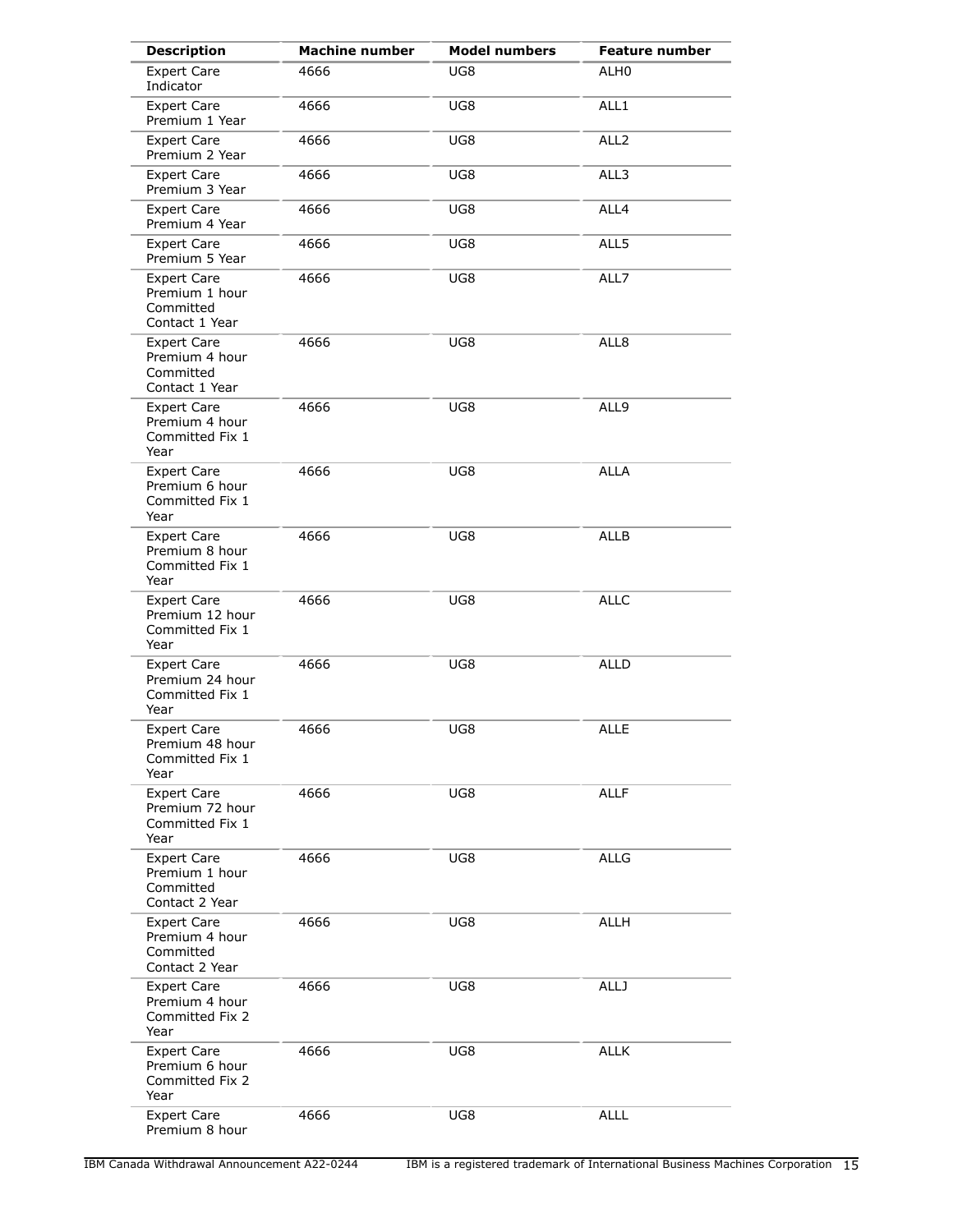| <b>Description</b>                                                  | <b>Machine number</b> | <b>Model numbers</b> | <b>Feature number</b> |
|---------------------------------------------------------------------|-----------------------|----------------------|-----------------------|
| Committed Fix 2<br>Year                                             |                       |                      |                       |
| <b>Expert Care</b><br>Premium 12 hour<br>Committed Fix 2<br>Year    | 4666                  | UG8                  | <b>ALLM</b>           |
| <b>Expert Care</b><br>Premium 24 hour<br>Committed Fix 2<br>Year    | 4666                  | UG8                  | <b>ALLN</b>           |
| <b>Expert Care</b><br>Premium 48 hour<br>Committed Fix 2<br>Year    | 4666                  | UG8                  | <b>ALLP</b>           |
| <b>Expert Care</b><br>Premium 72 hour<br>Committed Fix 2<br>Year    | 4666                  | UG8                  | <b>ALLQ</b>           |
| <b>Expert Care</b><br>Premium 1 hour<br>Committed<br>Contact 3 Year | 4666                  | UG8                  | <b>ALLR</b>           |
| <b>Expert Care</b><br>Premium 4 hour<br>Committed<br>Contact 3 Year | 4666                  | UG8                  | <b>ALLS</b>           |
| <b>Expert Care</b><br>Premium 4 hour<br>Committed Fix 3<br>Year     | 4666                  | UG8                  | <b>ALLT</b>           |
| <b>Expert Care</b><br>Premium 6 hour<br>Committed Fix 3<br>Year     | 4666                  | UG8                  | <b>ALLU</b>           |
| Expert Care<br>Premium 8 hour<br>Committed Fix 3<br>Year            | 4666                  | UG8                  | <b>ALLV</b>           |
| <b>Expert Care</b><br>Premium 12 hour<br>Committed Fix 3<br>Year    | 4666                  | UG8                  | <b>ALLW</b>           |
| <b>Expert Care</b><br>Premium 24 hour<br>Committed Fix 3<br>Year    | 4666                  | UG8                  | <b>ALLX</b>           |
| <b>Expert Care</b><br>Premium 48 hour<br>Committed Fix 3<br>Year    | 4666                  | UG8                  | <b>ALLY</b>           |
| <b>Expert Care</b><br>Premium 72 hour<br>Committed Fix 3<br>Year    | 4666                  | UG8                  | <b>ALLZ</b>           |
| SP for Hard Drive<br>or Media Retention<br>for Storage 3<br>years   | 4666                  | UG8                  | <b>BONQ</b>           |
| SP for Hard Drive<br>or Media Retention<br>for Storage 5<br>years   | 4666                  | UG8                  | B0PF                  |

Effective January 14, 2023, the following features will be withdrawn: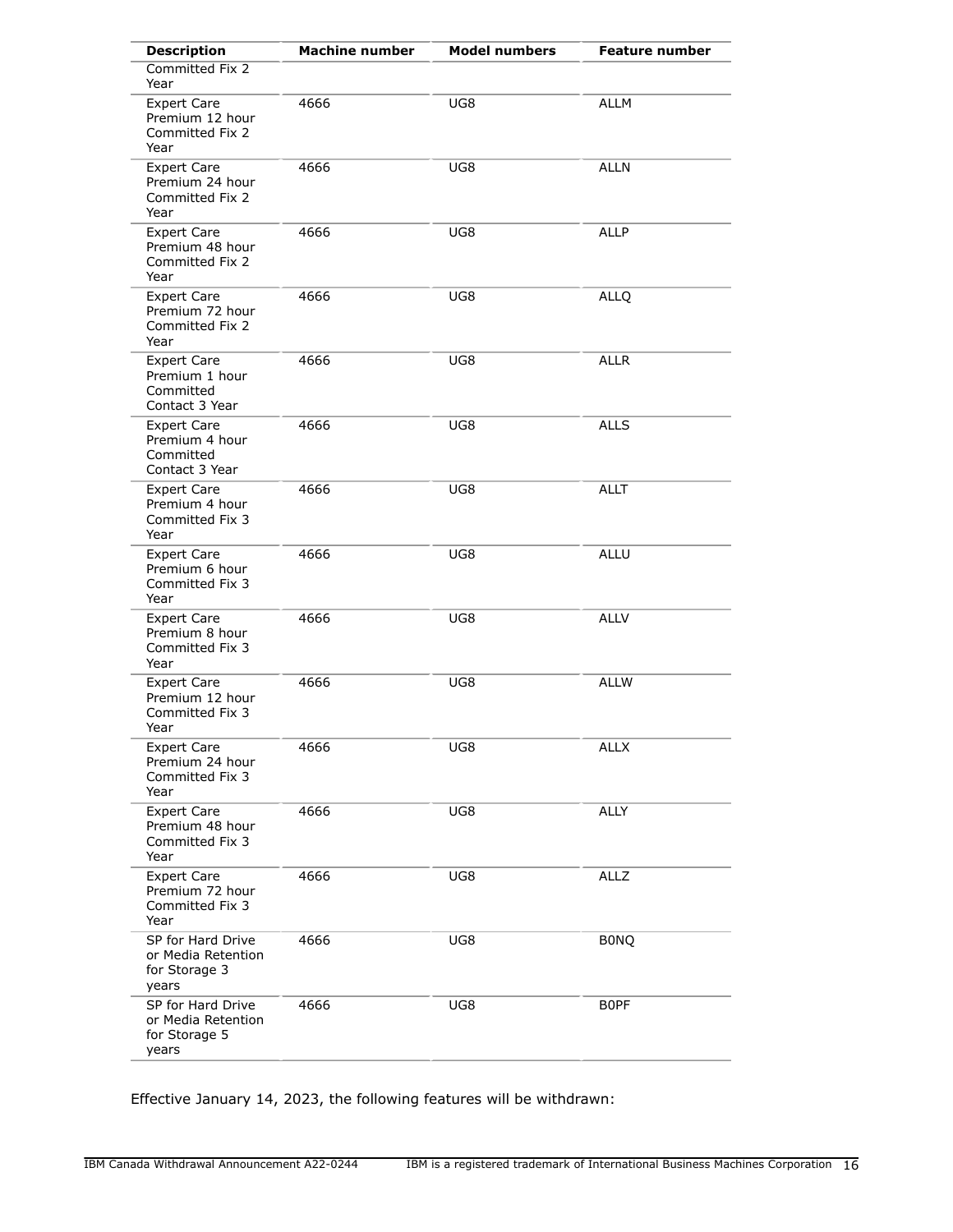| <b>Description</b>            | <b>Machine number</b> | <b>Model numbers</b> | <b>Feature number</b> |
|-------------------------------|-----------------------|----------------------|-----------------------|
| 800GB 2.5 NVMe<br>Flash Drive | 4666                  | AG8                  | AHT <sub>1</sub>      |
| 800GB 2.5 NVMe<br>Flash Drive | 4666                  | UG8                  | AHT <sub>1</sub>      |
| 800GB 2.5 NVMe<br>Flash Drive | 9846                  | AG8                  | AHT <sub>1</sub>      |
| 800GB 2.5 NVMe<br>Flash Drive | 9848                  | AG8                  | AHT <sub>1</sub>      |
| 800GB 2.5 NVMe<br>Flash Drive | 9846                  | UG8                  | AHT <sub>1</sub>      |

# <span id="page-16-0"></span>**Replacement product information**

| Withdrawn<br>product                                                                 | <b>Machine type-</b><br>model | Replacement<br>product                                                               | <b>Machine type-</b><br>model |
|--------------------------------------------------------------------------------------|-------------------------------|--------------------------------------------------------------------------------------|-------------------------------|
| <b>IBM FlashSystem</b><br>9200 SFF NVMe<br>Control Enclosure                         | 9846-AG8                      | <b>IBM FlashSystem</b><br>9500 SFF NVMe<br>Control Enclosure                         | 4666-AH8                      |
| IBM FlashSystem<br>9200 SFF NVMe<br>Control Enclosure                                | 9848-AG8                      | IBM FlashSystem<br>9500 Utility Model<br><b>SFF NVMe Control</b><br>Enclosure        | 4666-UH8                      |
| <b>IBM FlashSystem</b><br>9200 Utility Model<br><b>SFF NVMe Control</b><br>Enclosure | 9848-UG8                      | <b>IBM FlashSystem</b><br>9500 SFF NVMe<br>Control Enclosure                         | 4666-AH8                      |
| <b>IBM FlashSystem</b><br>9200 SFF NVMe<br>Control Enclosure                         | 4666-AG8                      | <b>IBM FlashSystem</b><br>9500 SFF NVMe<br>Control Enclosure                         | 4666-AH8                      |
| <b>IBM FlashSystem</b><br>9200 Utility Model<br><b>SFF NVMe Control</b><br>Enclosure | 4666-UG8                      | <b>IBM FlashSystem</b><br>9500 Utility Model<br><b>SFF NVMe Control</b><br>Enclosure | 4666-UH8                      |
|                                                                                      |                               |                                                                                      |                               |

For additional information about the replacement products, see Hardware Announcement [A22-0037](http://www.ibm.com/common/ssi/cgi-bin/ssialias?infotype=an&subtype=ca&appname=gpateam&supplier=649&letternum=ENUSA22-0037), dated February 8, 2022.

# **Order processing**

IBM will accept orders for these products only before the withdrawal date. If you defer the shipment date currently assigned to an existing order for a withdrawn product, IBM may not be able to supply the product. IBM will process existing orders without assigned shipment dates and new orders on an "as available" basis. This means that if supply is available, IBM will assign an estimated shipment date. Otherwise, IBM will advise you, not later than one month after the effective date of withdrawal, that your order cannot be accepted.

As your option, you may cancel existing orders for withdrawn products before shipment without penalty.

Your IBM Sales representative or IBM Business Partner can provide you with information about available replacement products.

#### *Trade-marks*

IBM FlashSystem and IBM are registered trade-marks of IBM Corporation in the United States, other countries, or both.

The registered trade-mark Linux® is used pursuant to a sublicense from the Linux Foundation, the exclusive licensee of Linus Torvalds, owner of the mark on a worldwide basis.